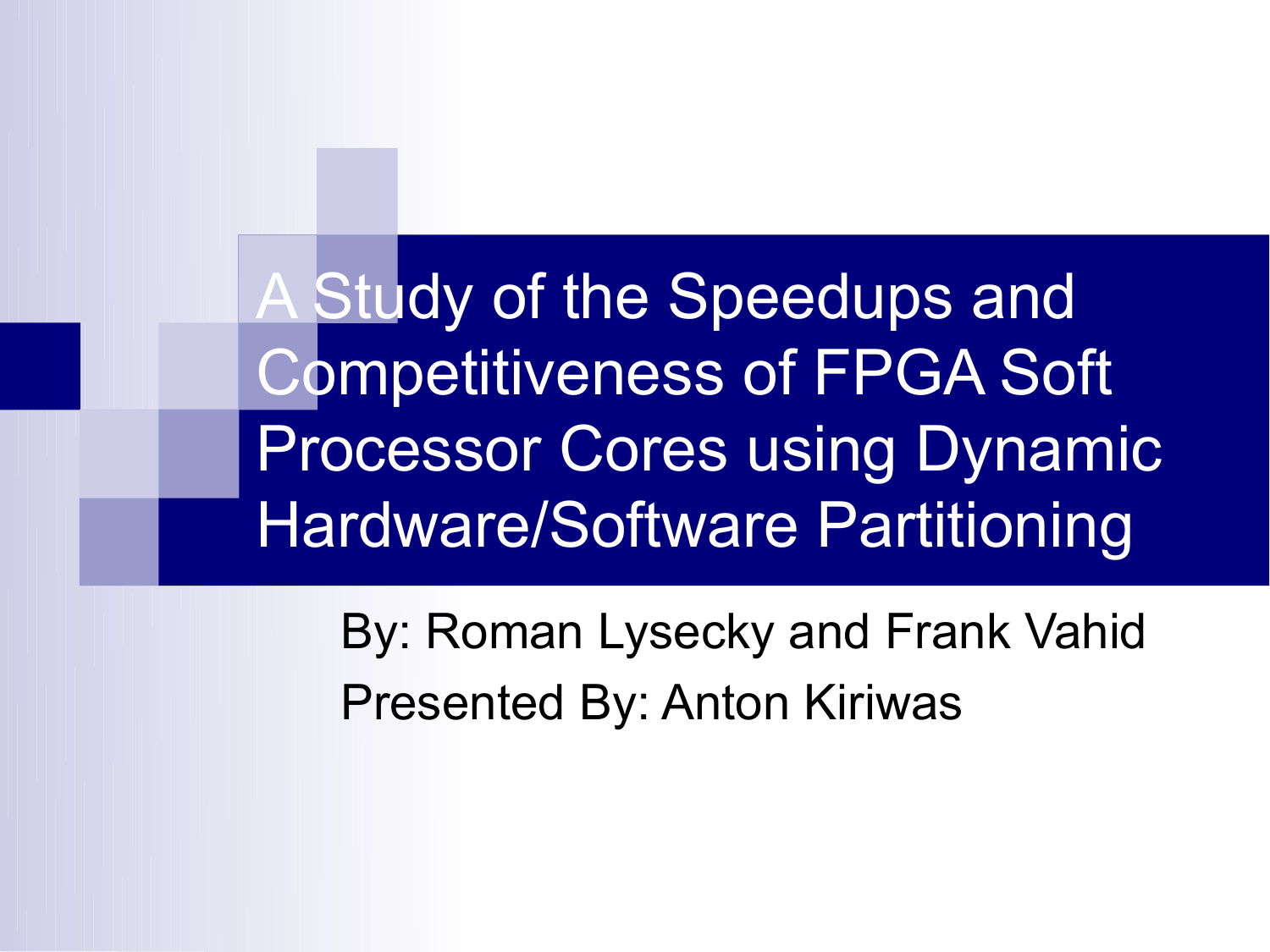# Disclaimer

- This specific paper is short on implementation details since it focuses on an application case study (6 pages)
- Details have been pulled from 3 other papers
- These papers introduce variations as the work has developed – I do my best not to mix up these variations – but no promises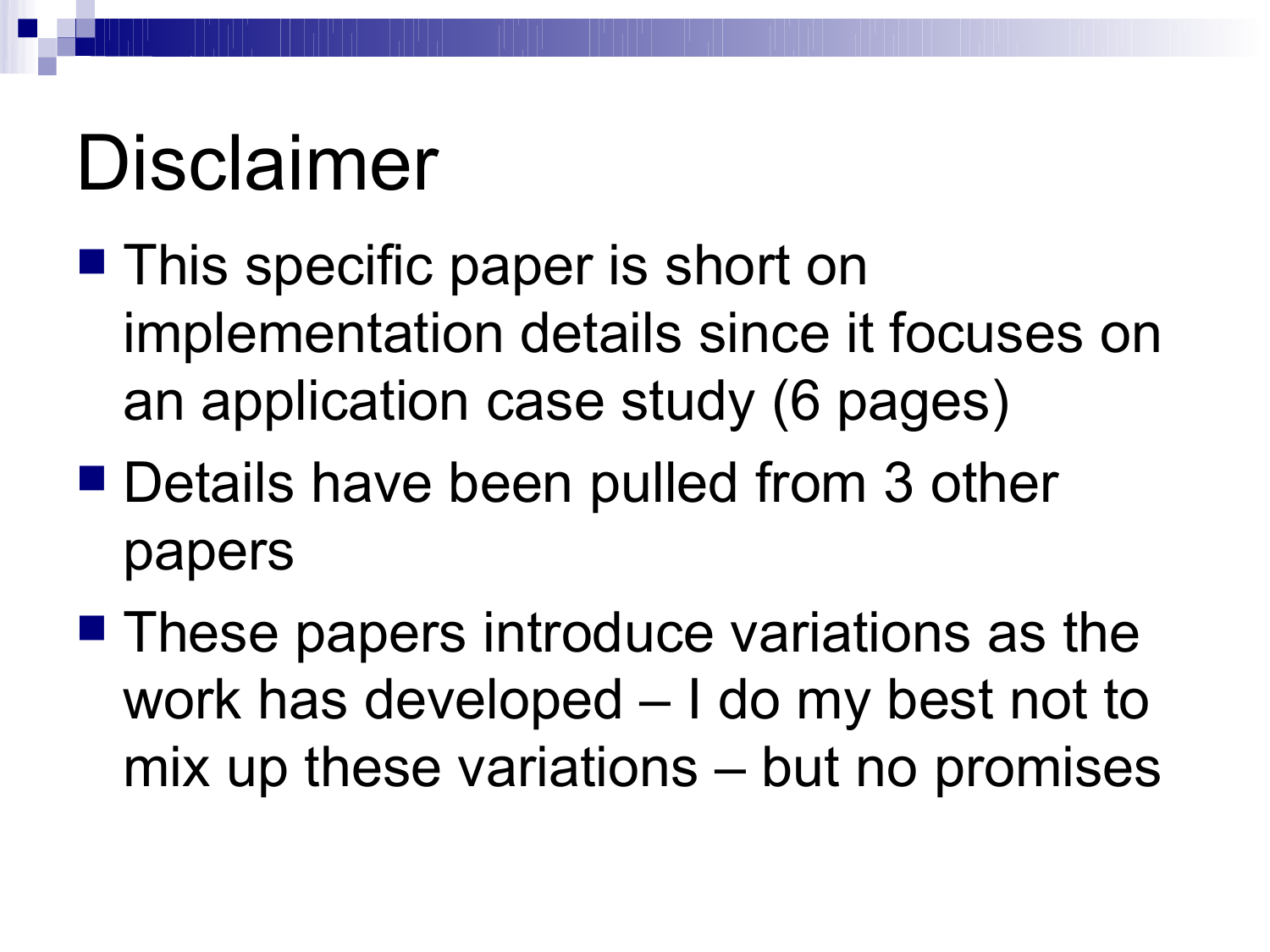## Papers

Lysecky, R and Vahid, F. "*A Study of the Speedups and Competitiveness of FPGA Soft Processor Cores using Dynamic Hardware/Software*  **Partitioning**". Proceedings of the conference on Design, Automation and Test in Europe - Volume 1. 2005.

R. Lysecky, G. Stitt, F. Vahid. "*Warp Processors*", ACM Transactions on Design Automation of Electronic Systems (TODAES), July 2006, pp. 659-681.

Stitt, G., Lysecky, R., and Vahid, F. "*Dynamic hardware/software partitioning: a first approach.*" In DAC '03: Proceedings of the 40th conference on Design automation (New York, NY, USA, June 2003), ACM, pp. 250–255.

Vahid, F. and Stitt, G. "*Warp Processing: Dynamic Translation of Binaries to FPGA Circuits .*" Computer 41, 7 (July 2008), 40–46.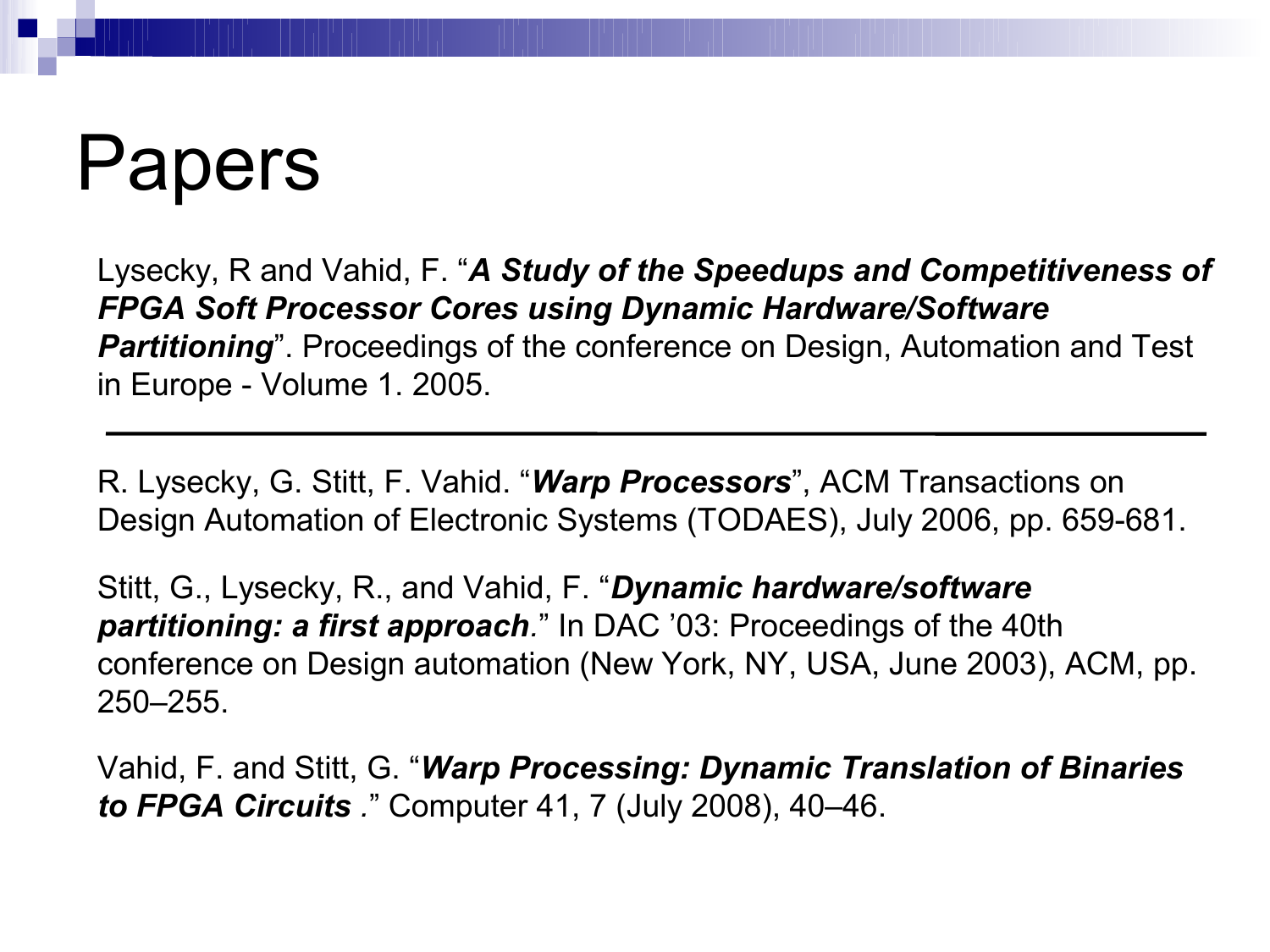# **Overview**

- Introduction and Motivation
- MicroBlaze softcore processor
- MicroBlaze-based Warp Processor
	- ■Warp Processor background info
- Experiments
- Conclusions

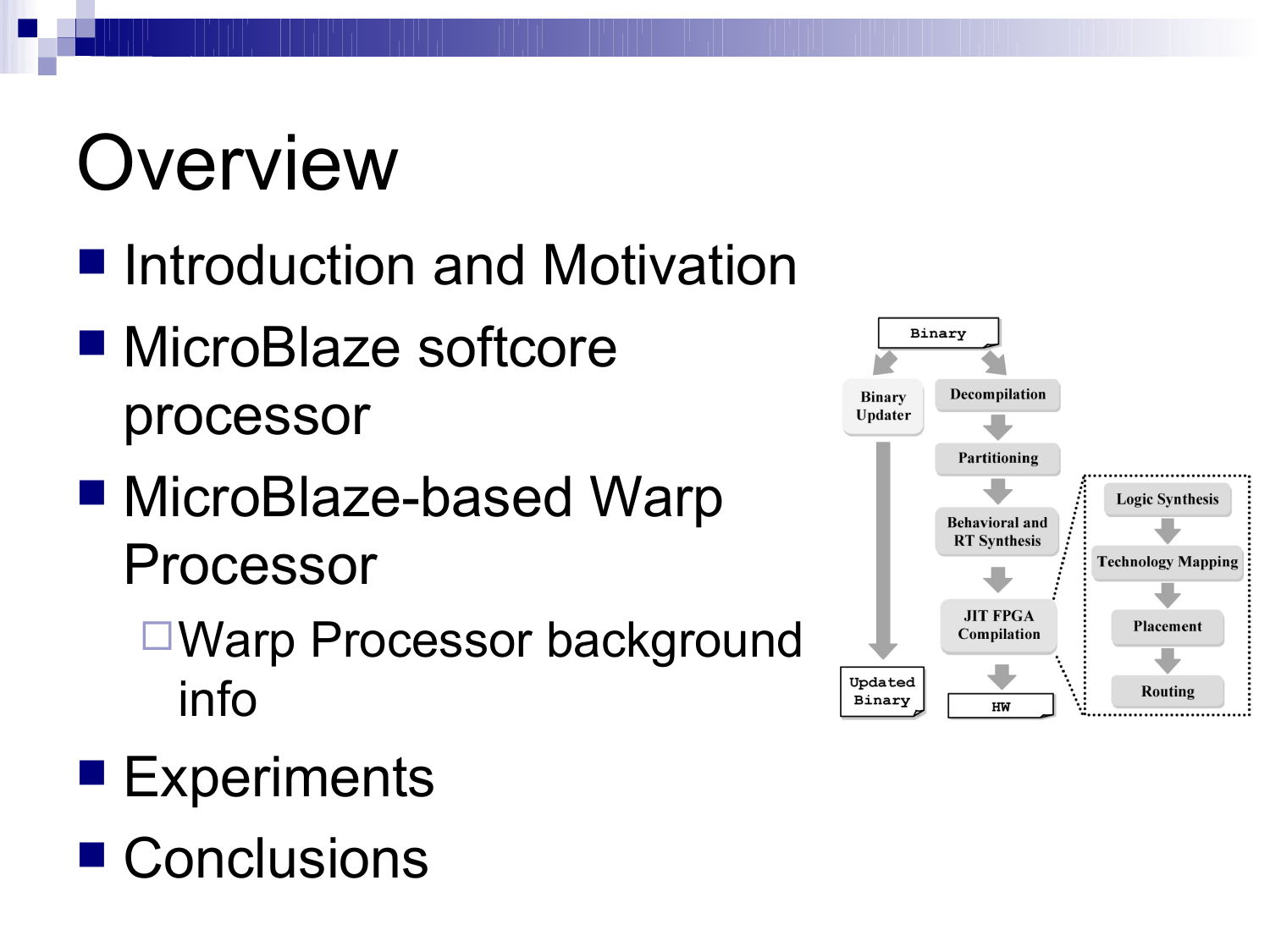# Introduction and Motivation

- Reconfigurable computing offers flexibility
- **Designs often require HW/SW co-design** and partitioning to implement requirements
- ICs available with combination of RC and microprocessors

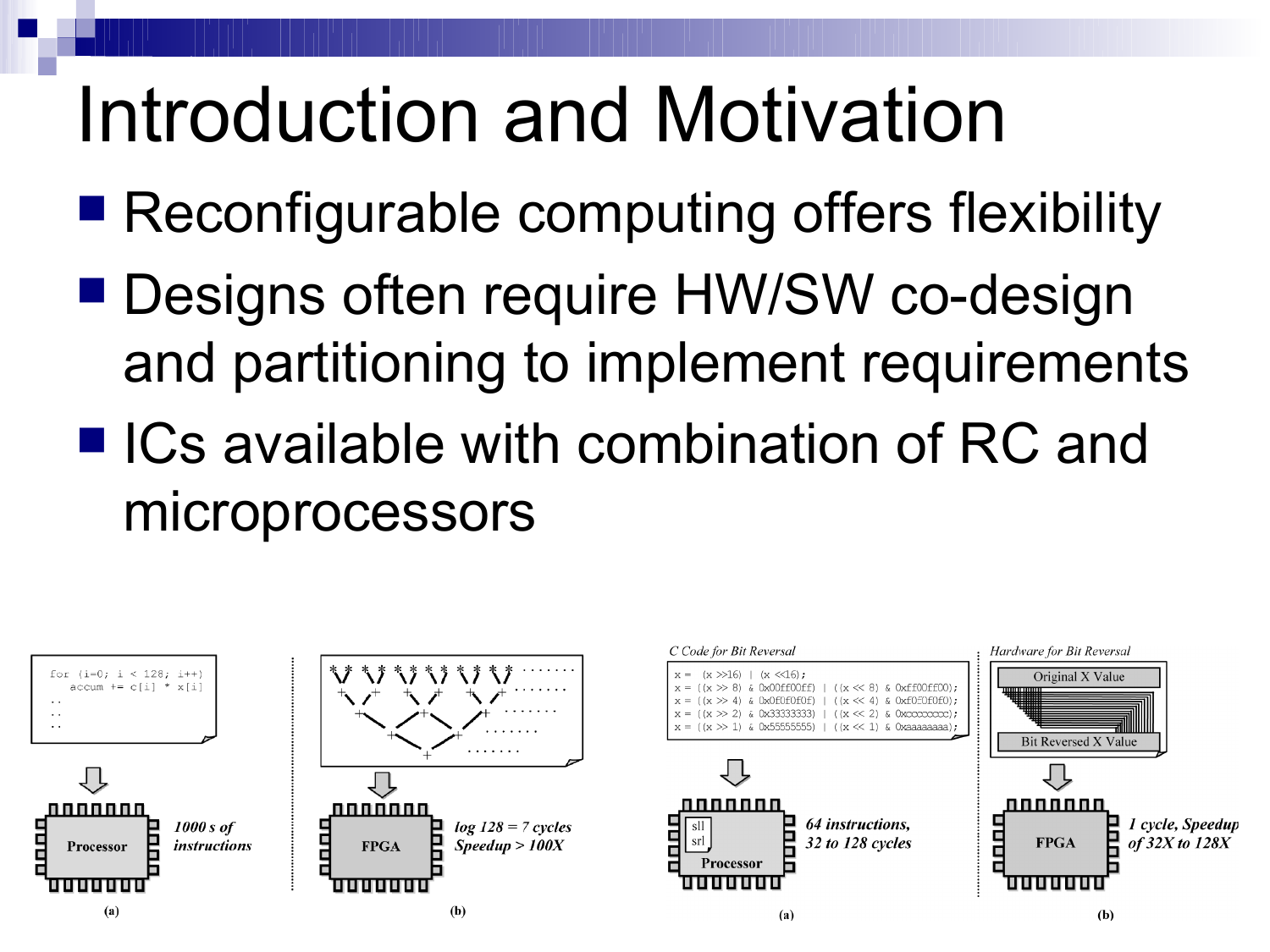# Introduction and Motivation (2)

■ Companies now selling softcore processors as IP netlists

Altera

**NIOS & NIOS II** 

 $\Box$  32bit configurable core

 $\Box$  Up to 135 MHz clock speed

Xilinx

**PicoBlaze and MicroBlaze from Xilinx** 

 $\Box$  32 bit configurable core

 $\Box$  Up to 150 MHz clock speed

 $\Box$ ARM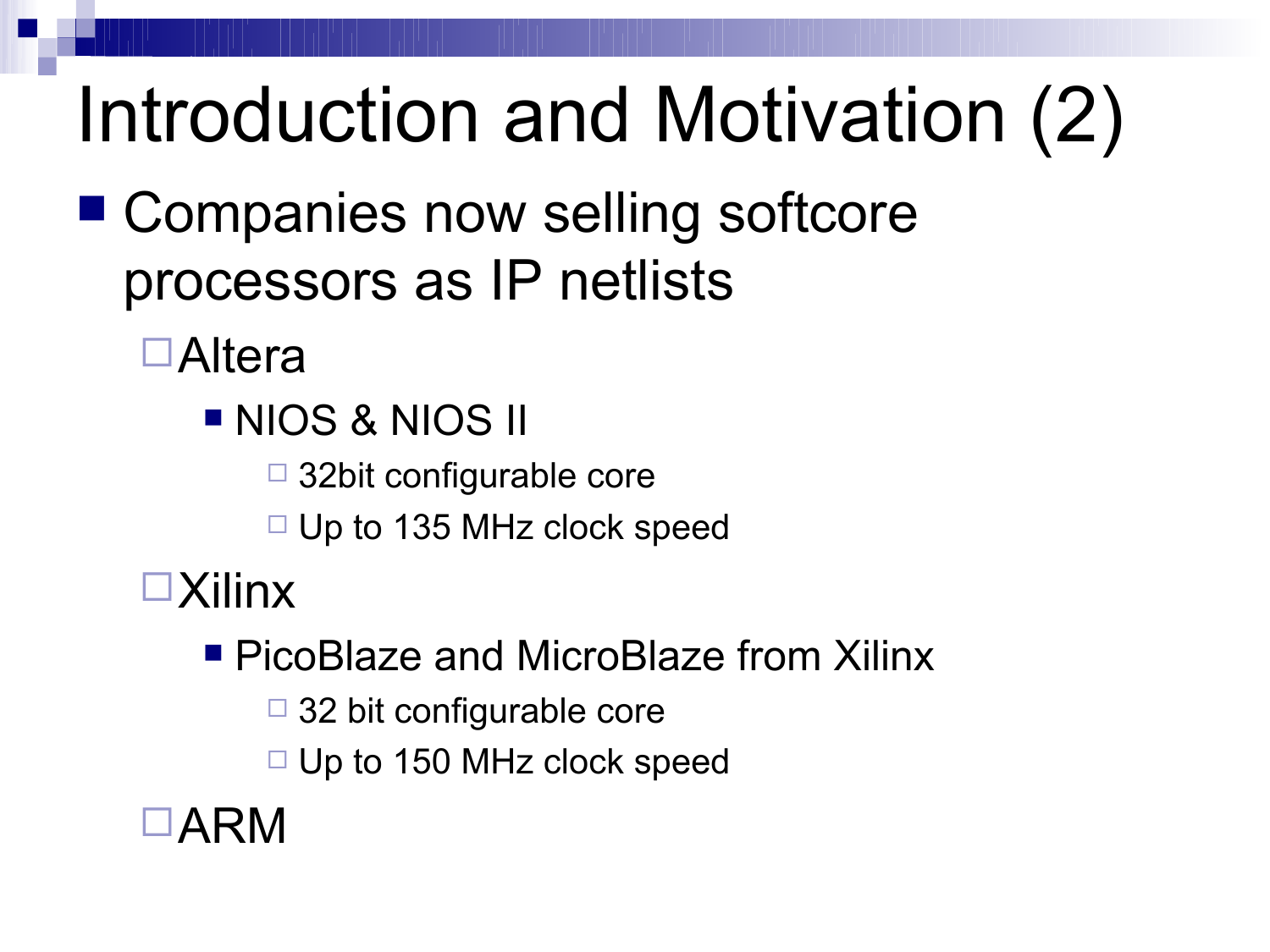# Introduction and Motivation (3)

■ DOWNSIDE... soft processors typically have higher power consumption and decreased performance compared to their hardcore versions.

# **+**

■ BUT... its been shown that SW/HW partitioning leads to speedups of 200 – 1000% and can reduce power usage by 99%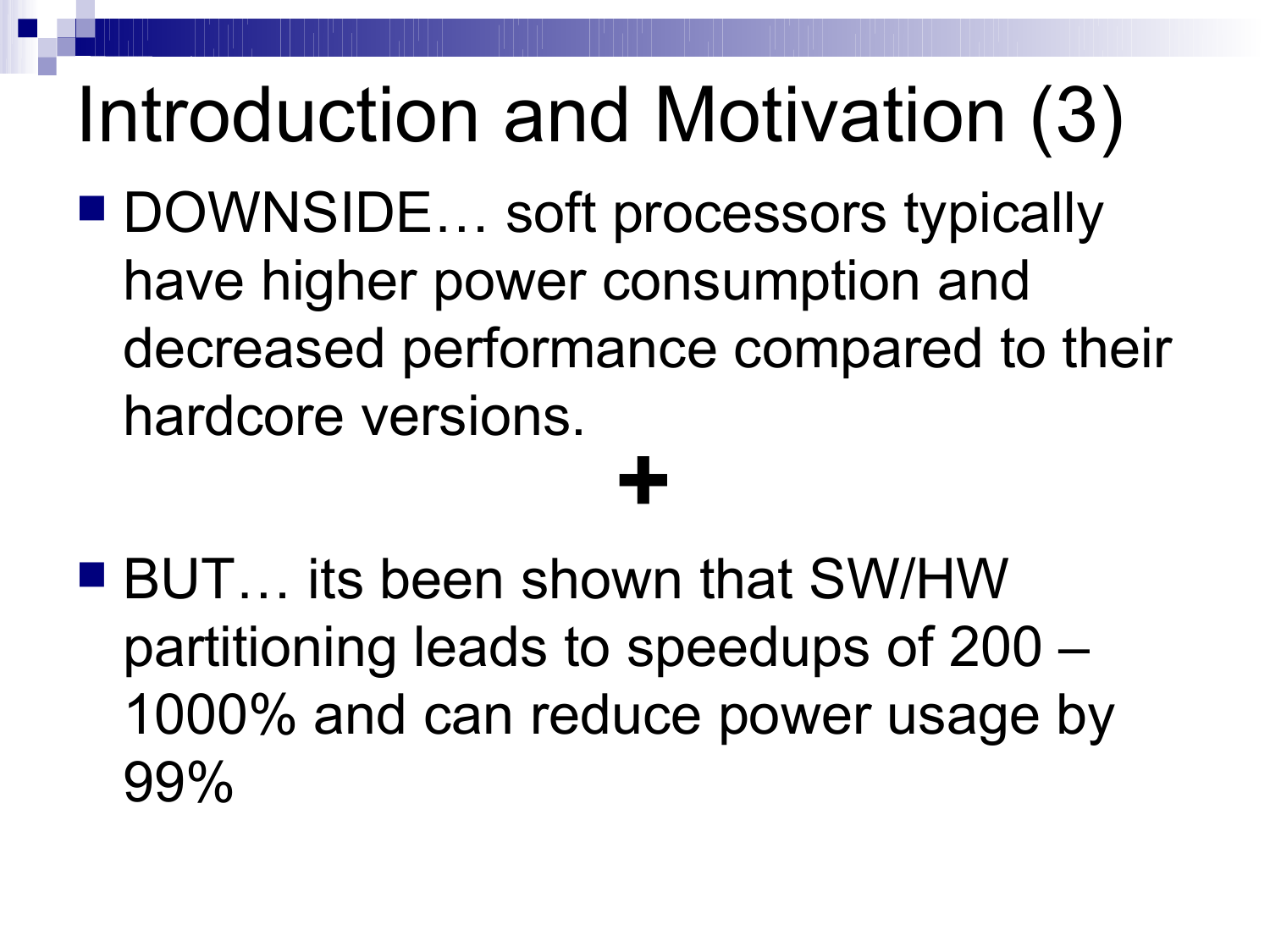# Related Work

- **Dynamic Software Optimization** 
	- $\Box$  Dynamo Dynamic binary optimizer
	- □ BOA Optimizer for PowerPC
	- □ Crusoe Similar from Transmeta
- Runtime Reconfigurable Systems
	- $\Box$  DISC Dynamically swaps hardware regions into an FPGA
	- $\Box$  Chimaera Treats reconfigurable logic as a cache of functional units
	- $\Box$  DPGA Rapidly reconfigures to a predefined configurations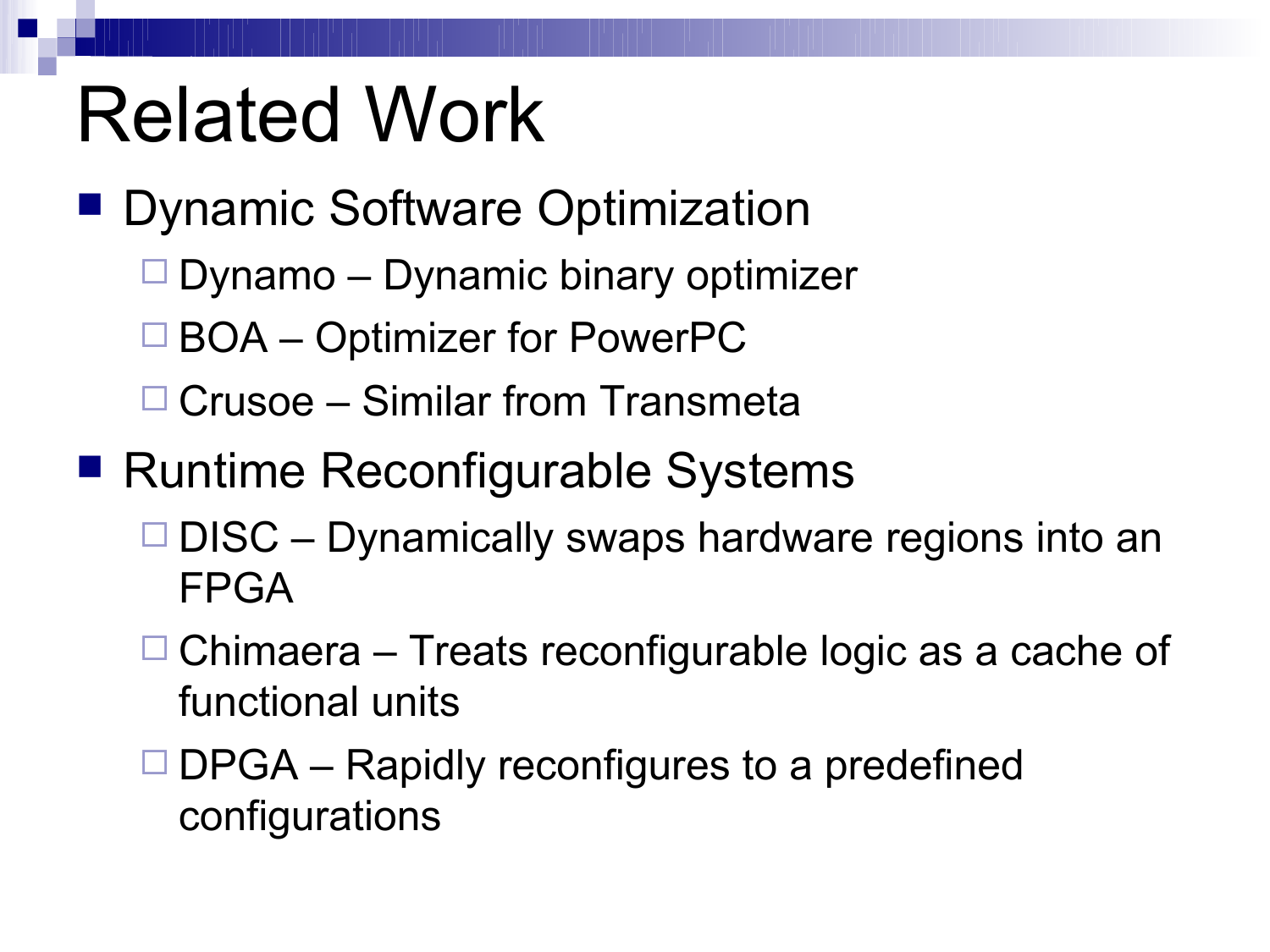### New Research

### ■ Benefits of Warp Processing for Soft Processor Cores

**□Targets Xilinx MicroBlaze** 

Goals:

 $\Box$ Implement system with low cost FPGA

- □Potentially incorporate several processors
- $\Box$  Increase overall system performance and lower power usage compared to softcore alone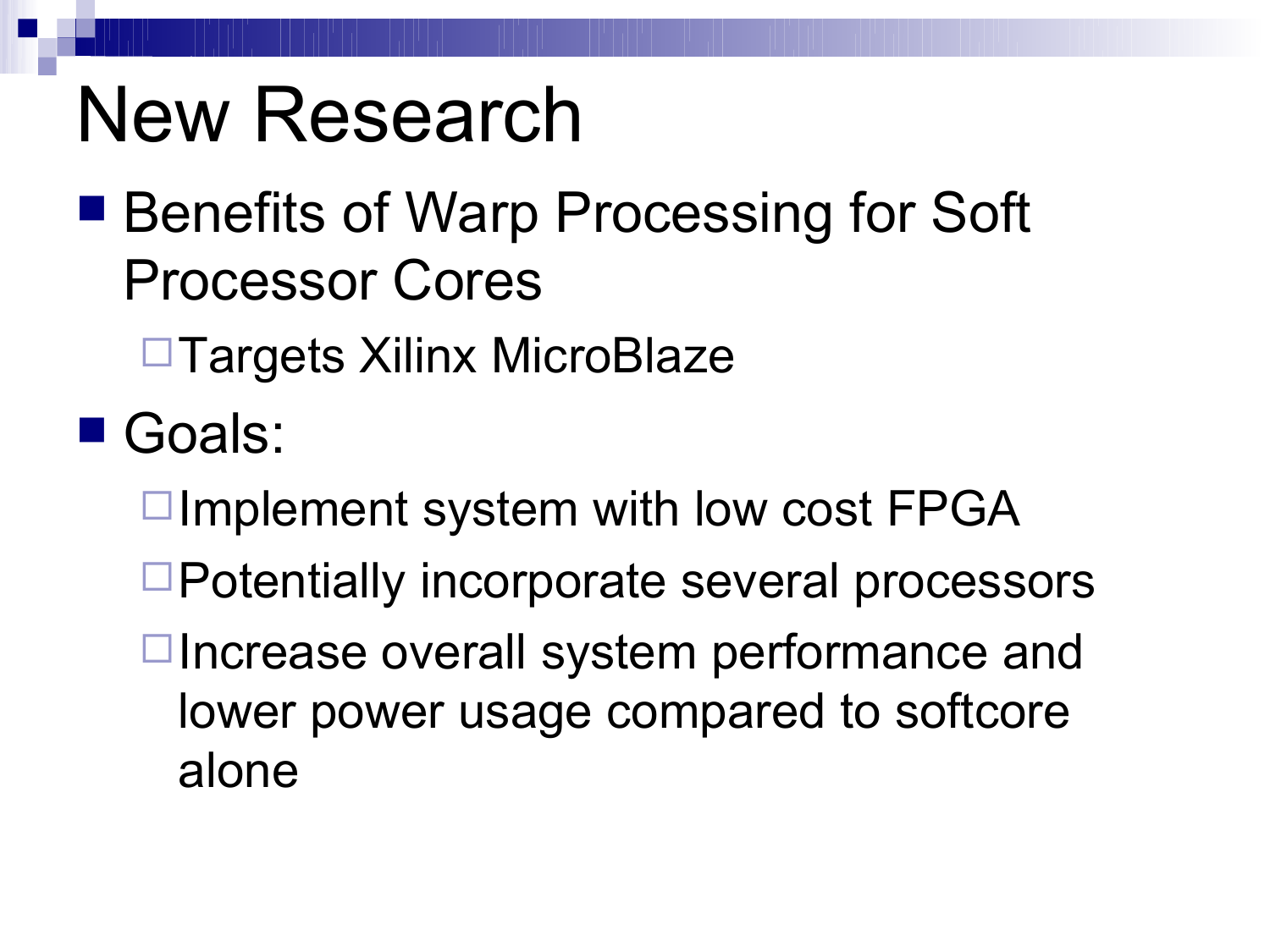### MicroBlaze Soft Processor Background

- Harvard memory architecture
- **Dual local memory buses**
- On-chip Peripheral Bus
- Synthesized by Xilinx toolchain
- Configurable cache sizes

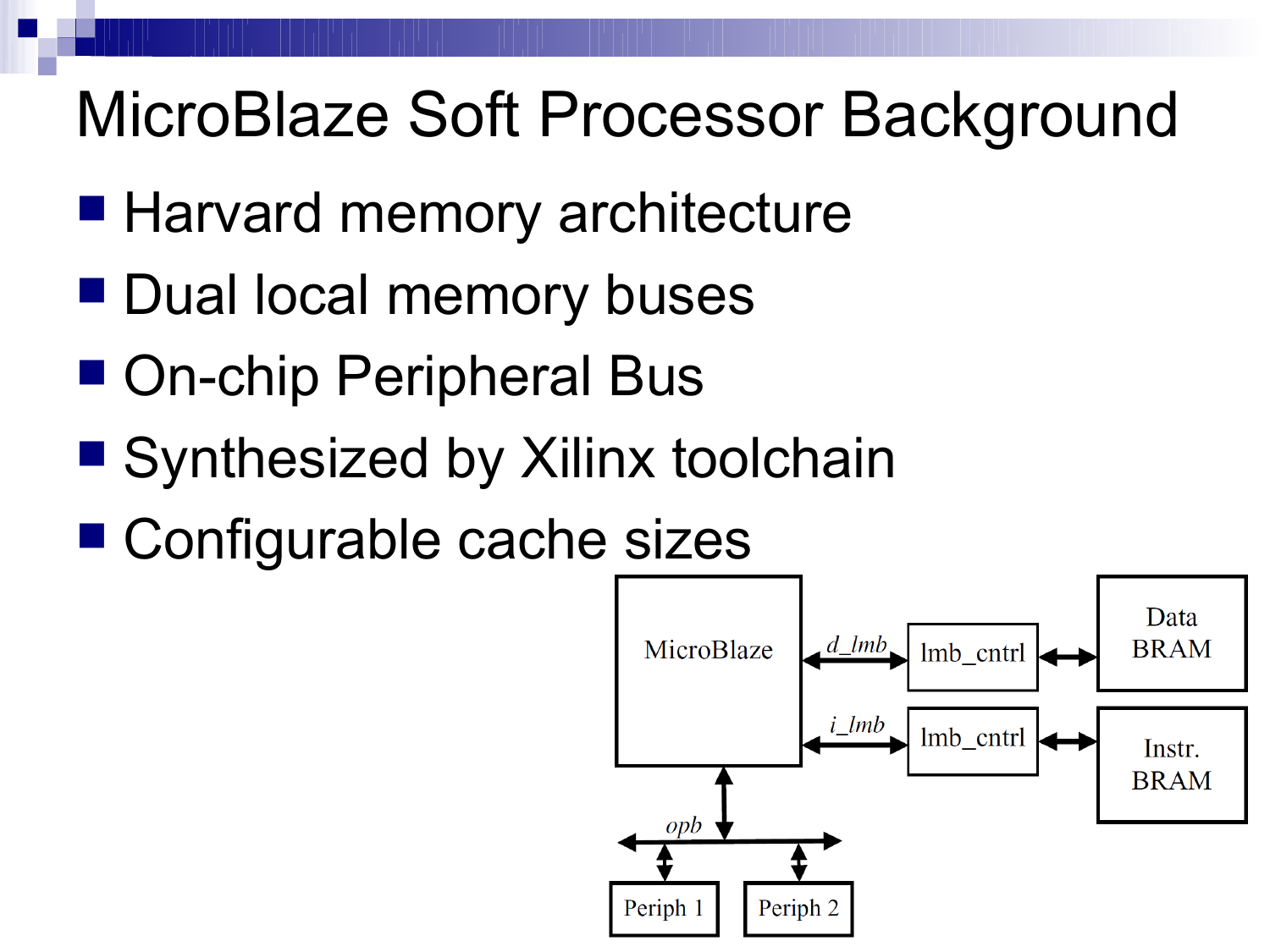# Warp Processor Background

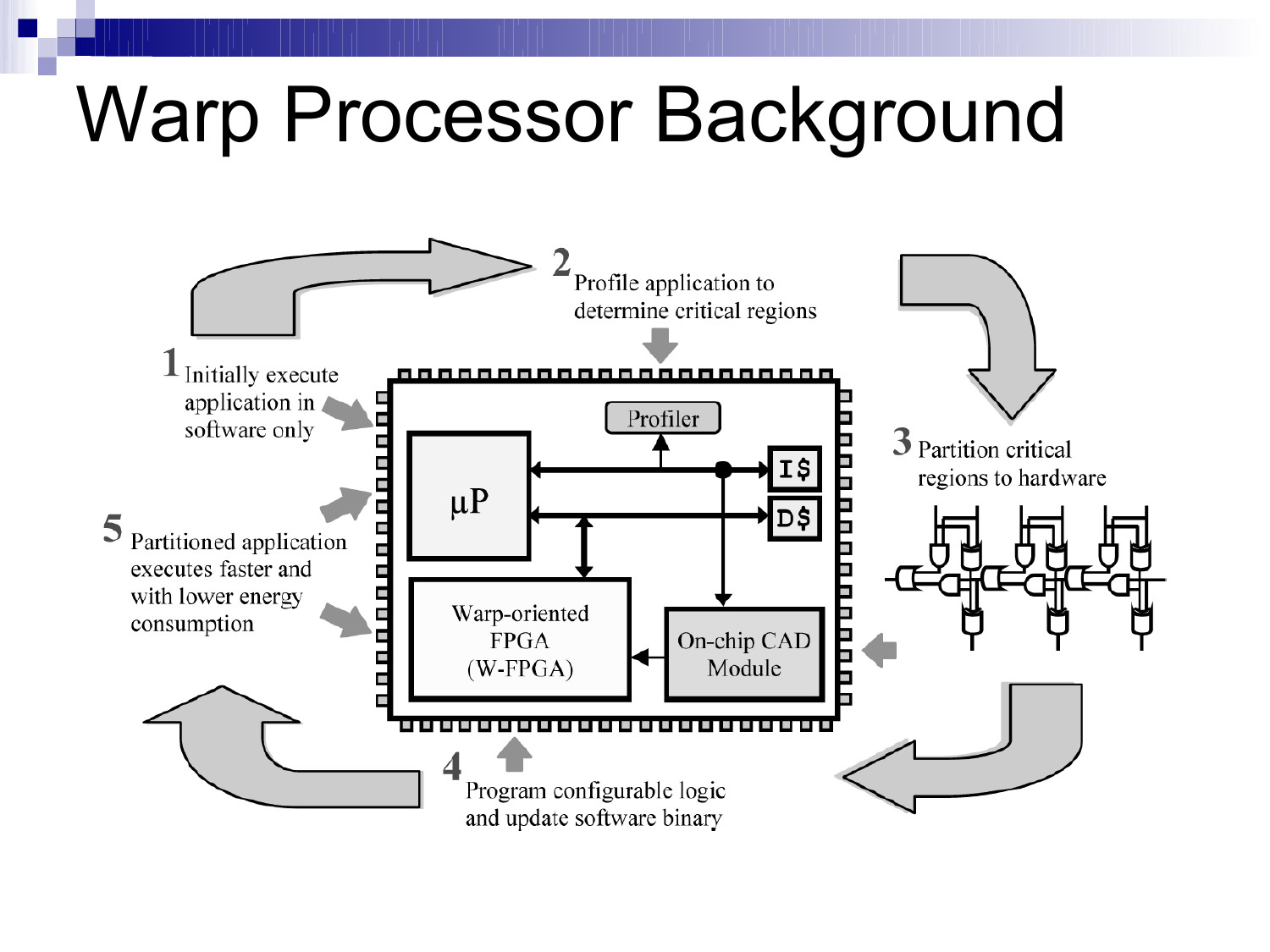## WPG - Processor

- Initially execute application in software only on the microprocessor
- W-FPGA is completely unused during this phase of execution

Note, that in the WORST case, the entire system continues to run like this, which makes slowdown impossible.

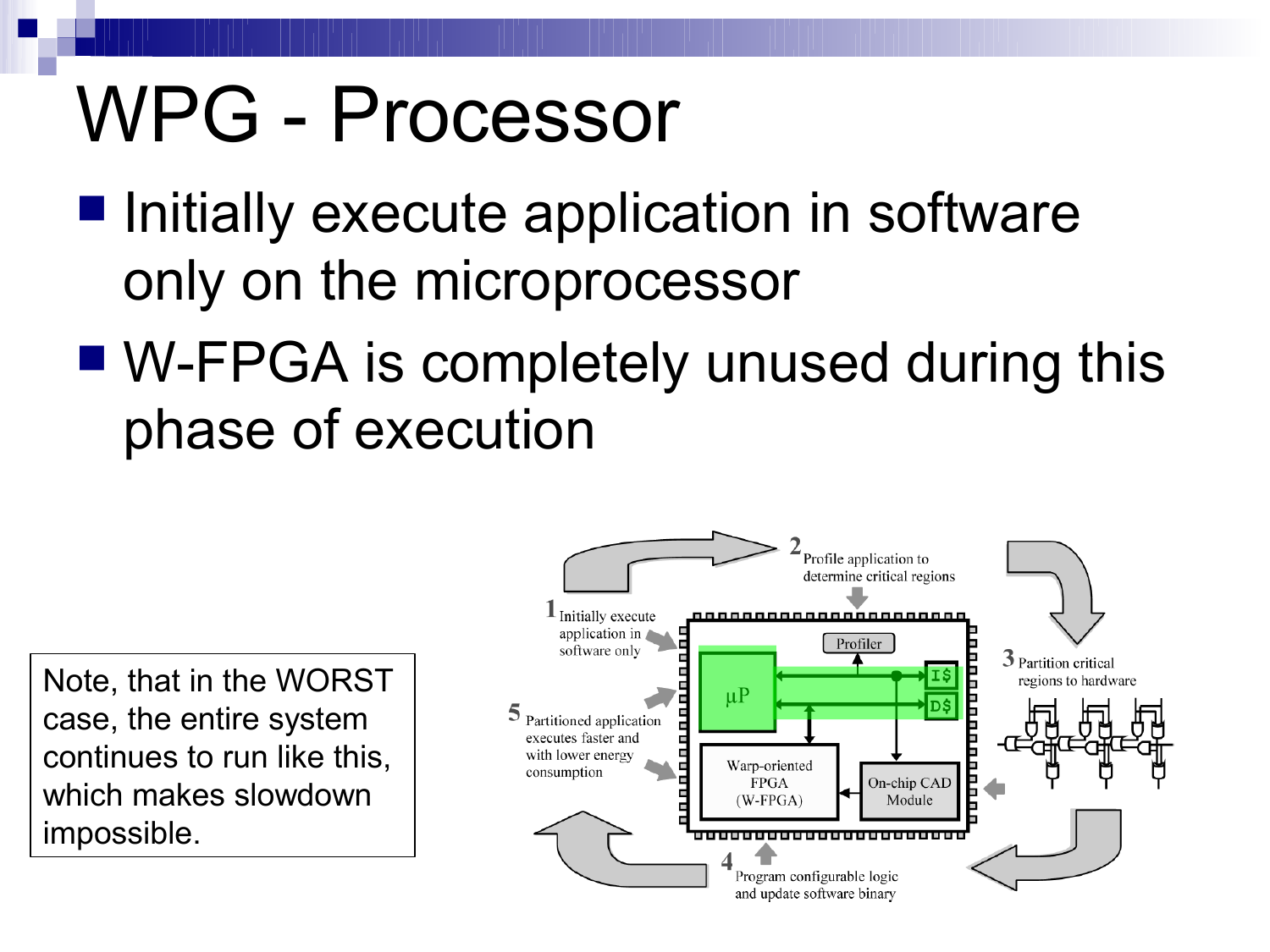# WPG - Profiler

- Dedicated profiler watches instruction addresses
- When backwards branching occurs, a small cache of 16 8-bit branch frequencies is incremented.
- Small associativity cache with shift-at-saturation to keep relative values

| #  Addr      | Freq     |
|--------------|----------|
| $1$   OxXXXX | 11111111 |
| $2$  OxYYYY  | 00011100 |
| 30x2zz       | 00000010 |
|              |          |

| 辷        | # | Addr          | Freq     |
|----------|---|---------------|----------|
| O.       |   | $0x$ XXXX $-$ | 10000000 |
| $\equiv$ |   | 0xYYYY        | 00001110 |
| __<br>თ  | R | 0x7777        | 00000001 |
|          |   |               |          |



Gordon-Ross, A. and Vahid, F. 2003. "Frequent loop detection using efficient non-intrusive onchip hardware." In *Proceedings of the Conference on Compilers, Architecture and Synthesis for Embedded Systems (CASES)*, 117–124.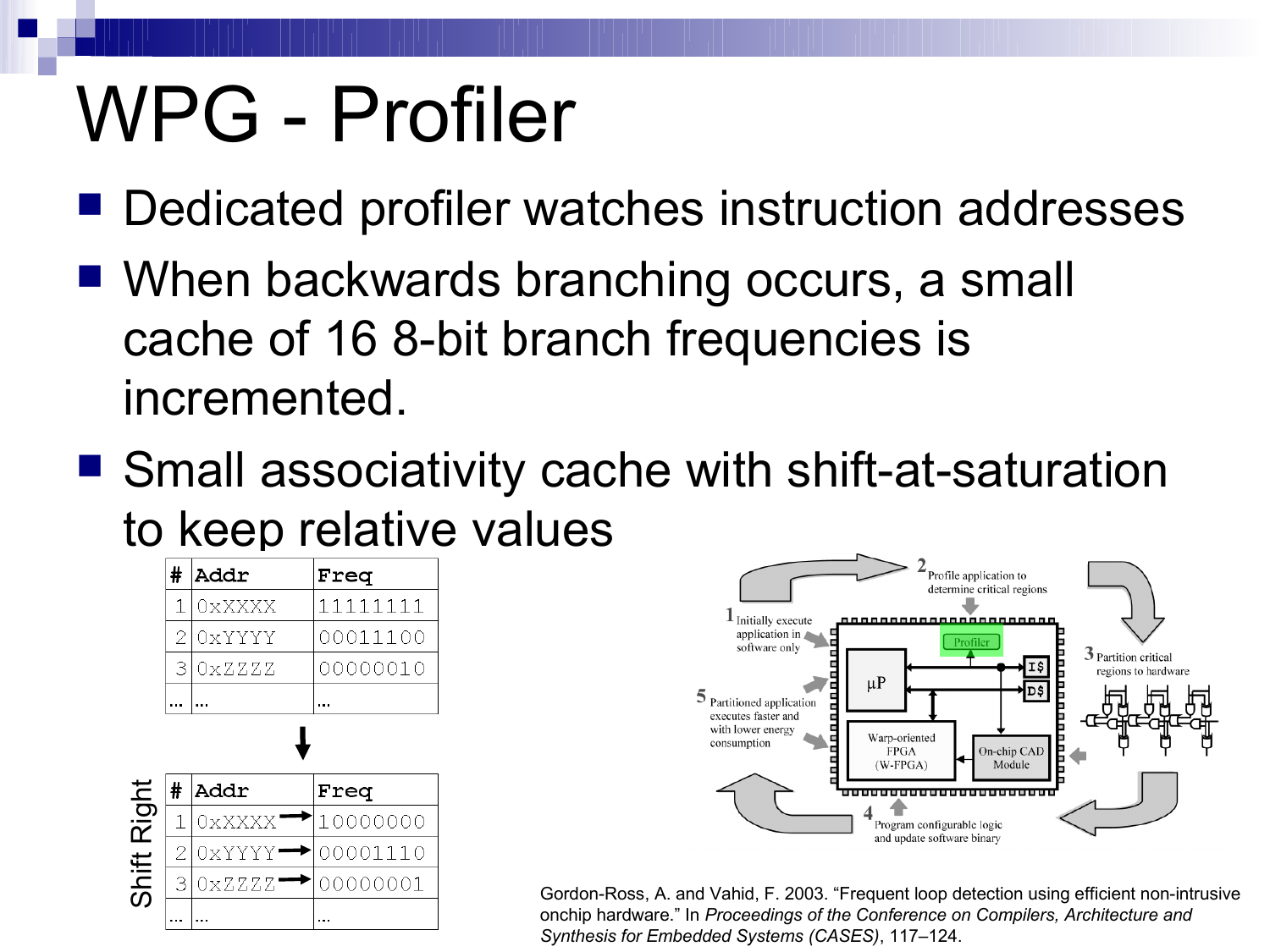# WPB - ROCPART

- On-chip CAD (also called Dynamic Partitioning Module - DPM in the paper) executes partitioning, synthesis, mapping and routing
- ROCPART Riverside on-chip Partitioning Tool
	- $\Box$  Analyzes results from profiler to determine what kernels to implement
	- $\Box$  Decompiles uP instructions into control/dataflow graph Profile application to determine critical regions
	- $\Box$  Constructs and synthesizes circuit implementing kernel
	- □ Configure W-FPGA with new circuit

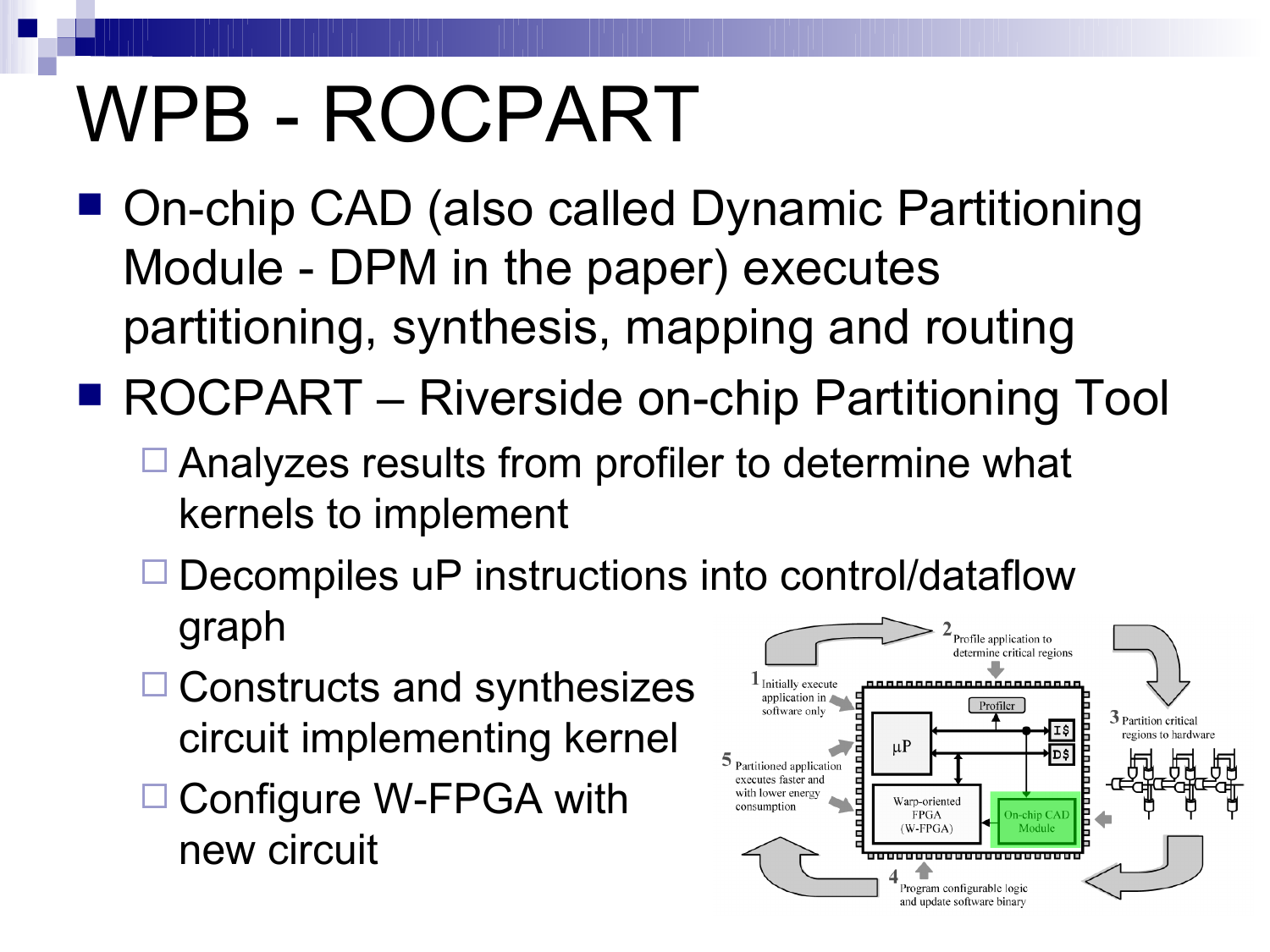# WPB – ROCPART (2)

- Some initial questions to keep in mind...
	- Reconfigurable computing tool-chains typically take anywhere from minutes to hours on complex designs in high-flexibility fabrics.
	- How can we embed this into a dynamic on-chip module and run it fast enough ?

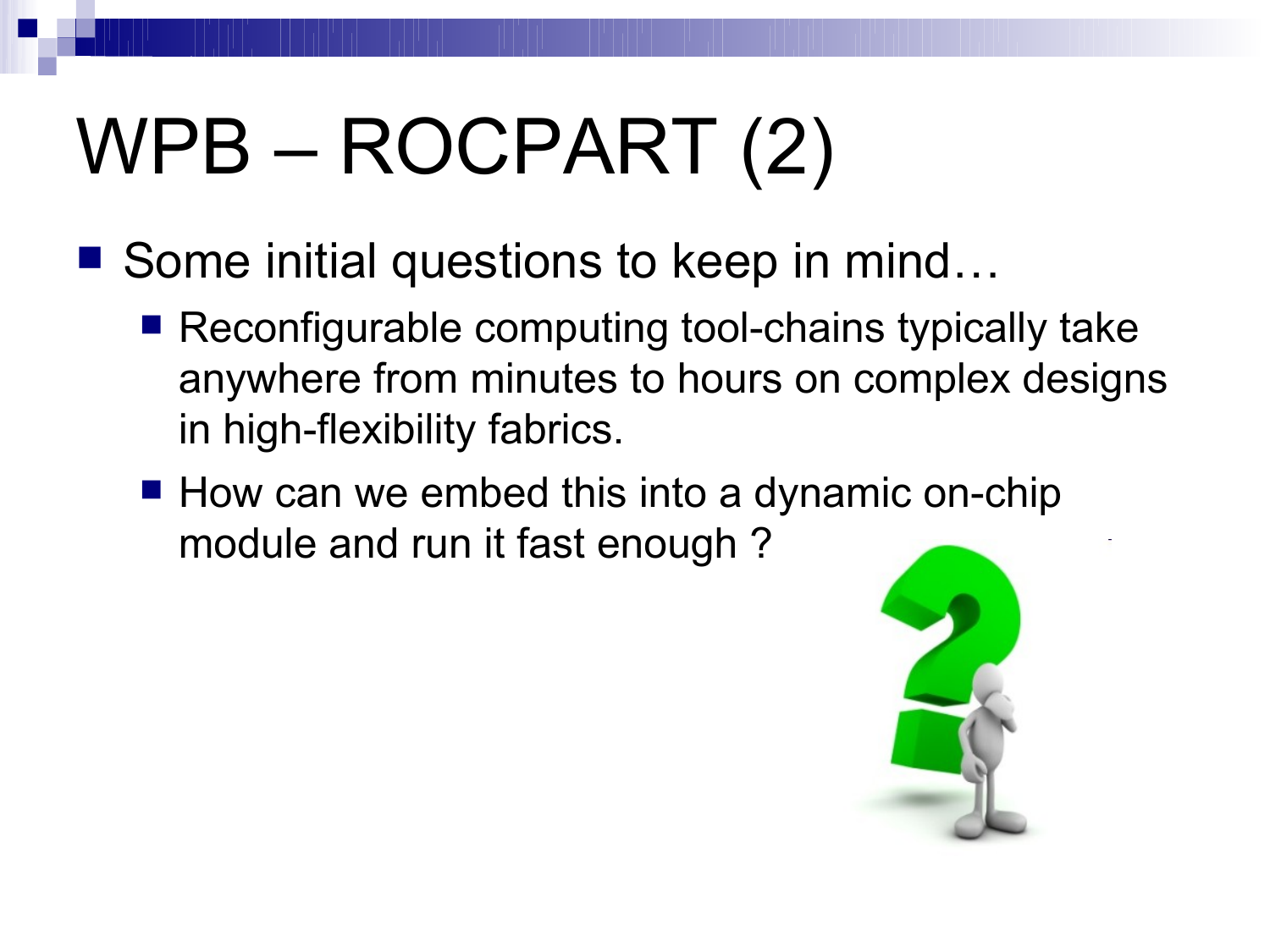# WPB – ROCPART (3)

- Riverside On-chip Computer-aided Design Tools
	- $\Box$  Algorithm implemented in soft processor
	- $\Box$  Lean and fast version of toolchain



R. Lysecky, G. Stitt, F. Vahid. "Warp Processors.", ACM Transactions on Design Automation of Electronic Systems (TODAES), July 2006, pp. 659-681.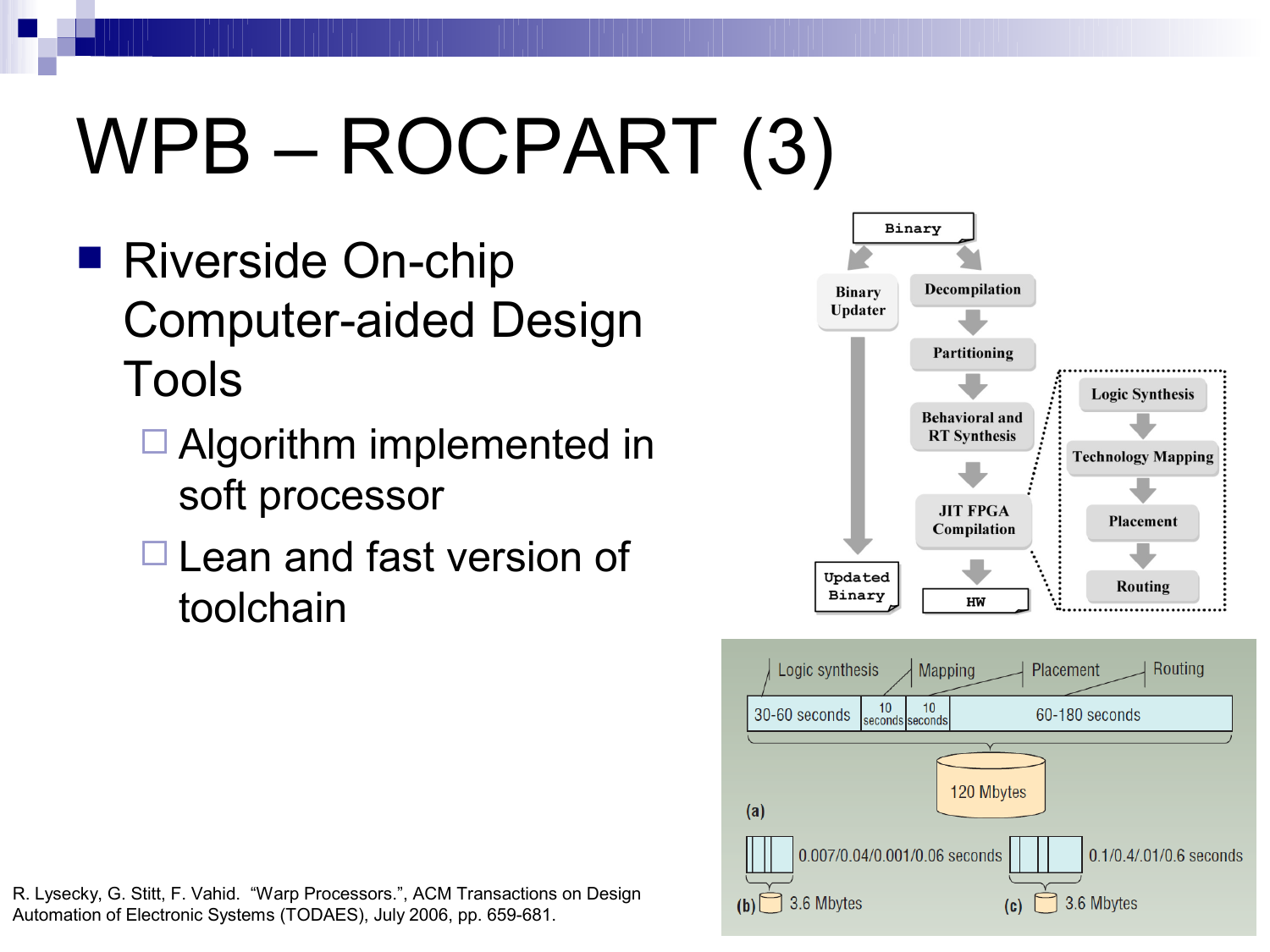# WPB – ROCPART (4)

■ Decompilation Phase

□ Converts each assembly instruction into equivalent register transfers

■ RT is an assignment statement that defines the value of a particular register or memory location

■ Acts as an ISA independent representation  $\Box$  Build a control flow graph and data flow graph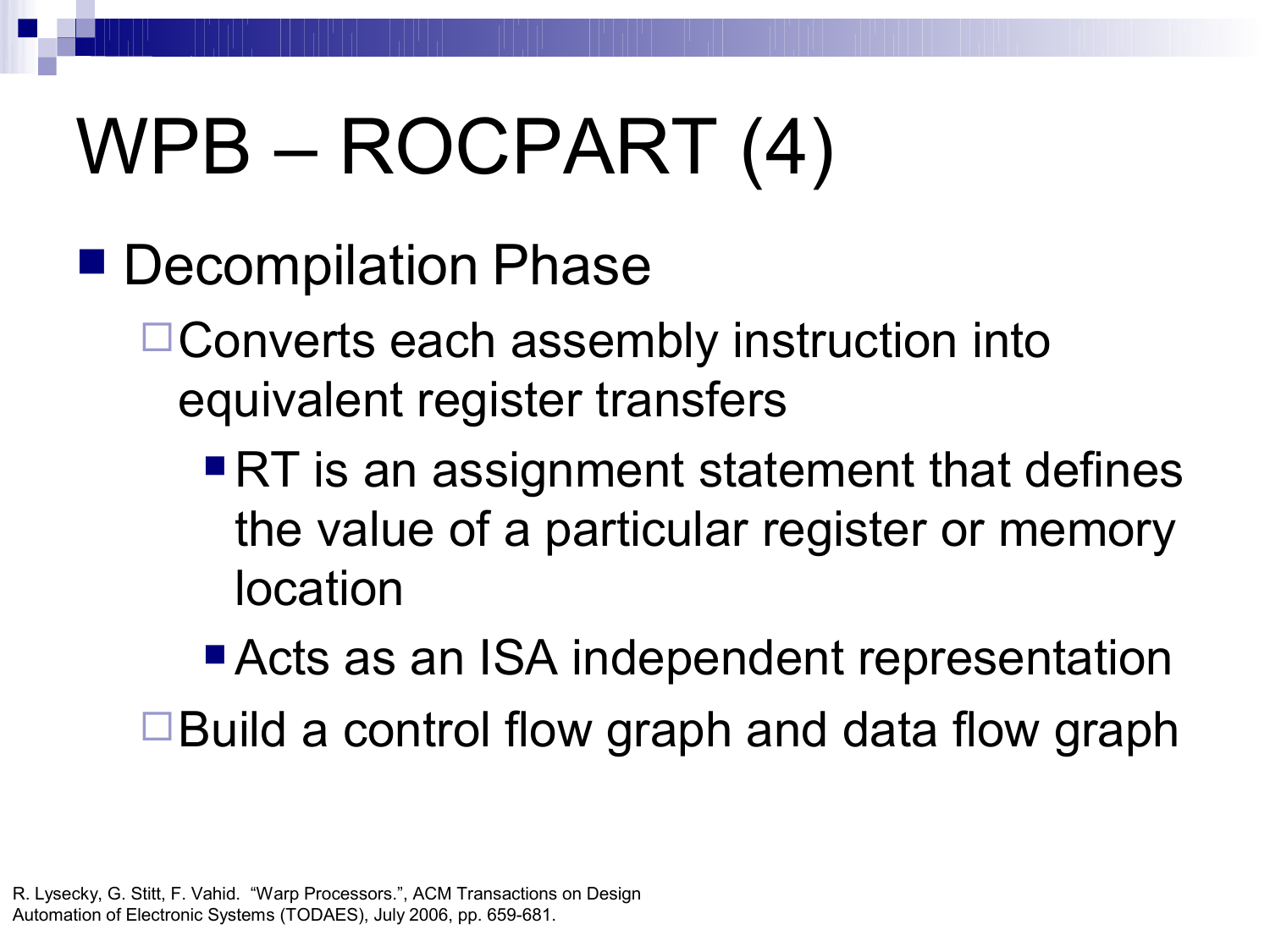# WPB – ROCPART (5)

- Partitioning Phase
	- □Based on a heuristic to determine which kernel would maximize speedup/minimize energy
- □ Conversion Phase
	- $\Box$  Converts the control/data flow graphs into a hardware circuit
	- ■Hardware circuit into a netlist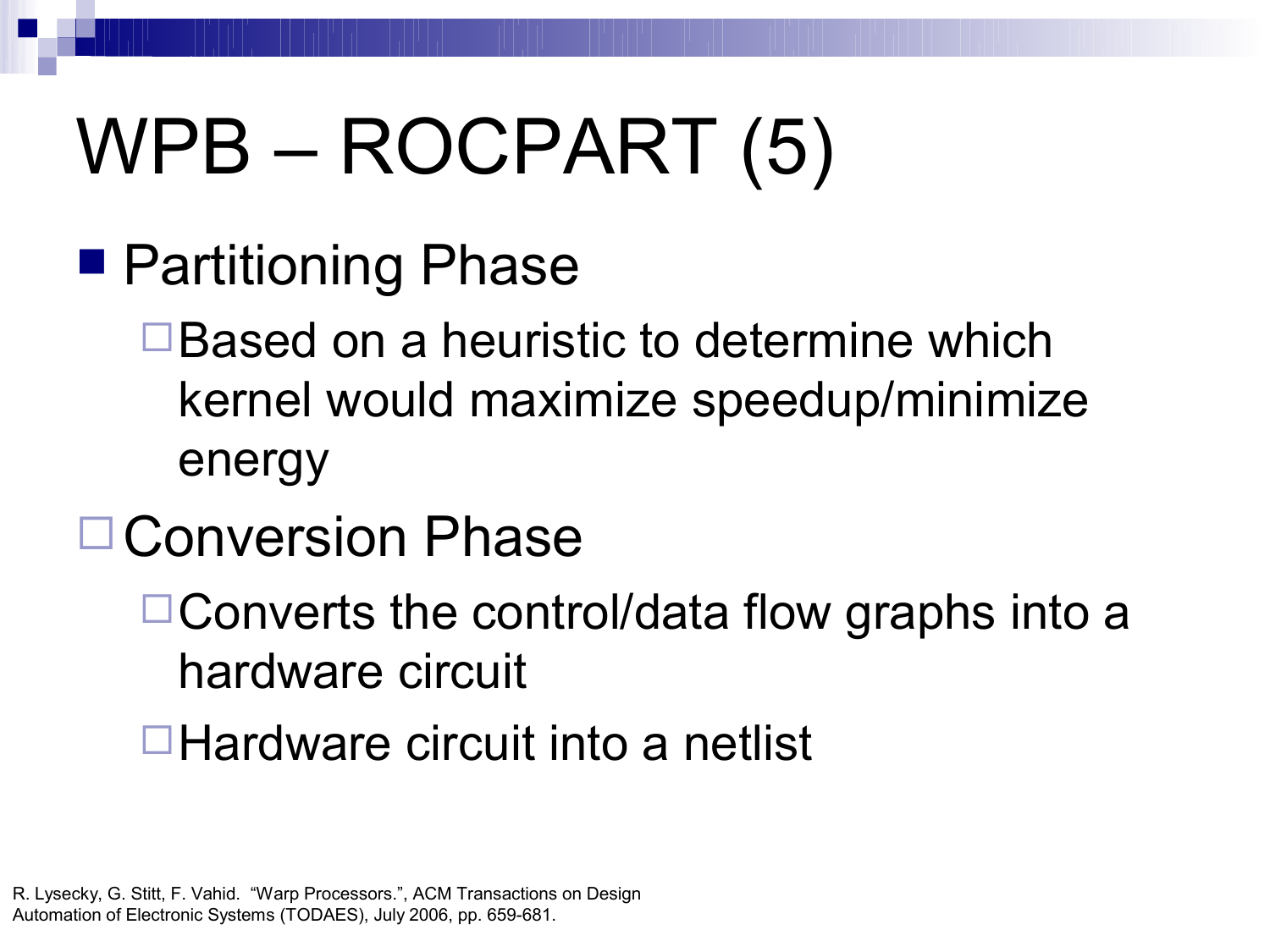# WPB – ROCPART (6)

### ■ Synthesis Phase

- □ JIT FPGA compilation
	- $\Box$  Acyclic graph of the boolean logic network
	- $\Box$  Each node is an AND, OR, XOR, etc.
	- $\Box$  Two-level logic minimizer Traverse graph nodes in breadth first manner

### $\Box$  Technology Mapping

- $\Box$  Greedy hierarchical graph-clustering algorithm
- $\Box$  Traverses nodes in breadth first manner combining nodes to form 3-input 2-output LUTs

#### $\Box$  Re-traverses LUT nodes to combine into CLBs utilizing adjacent connections

R. Lysecky, G. Stitt, F. Vahid. "Warp Processors.", ACM Transactions on Design Automation of Electronic Systems (TODAES), July 2006, pp. 659-681.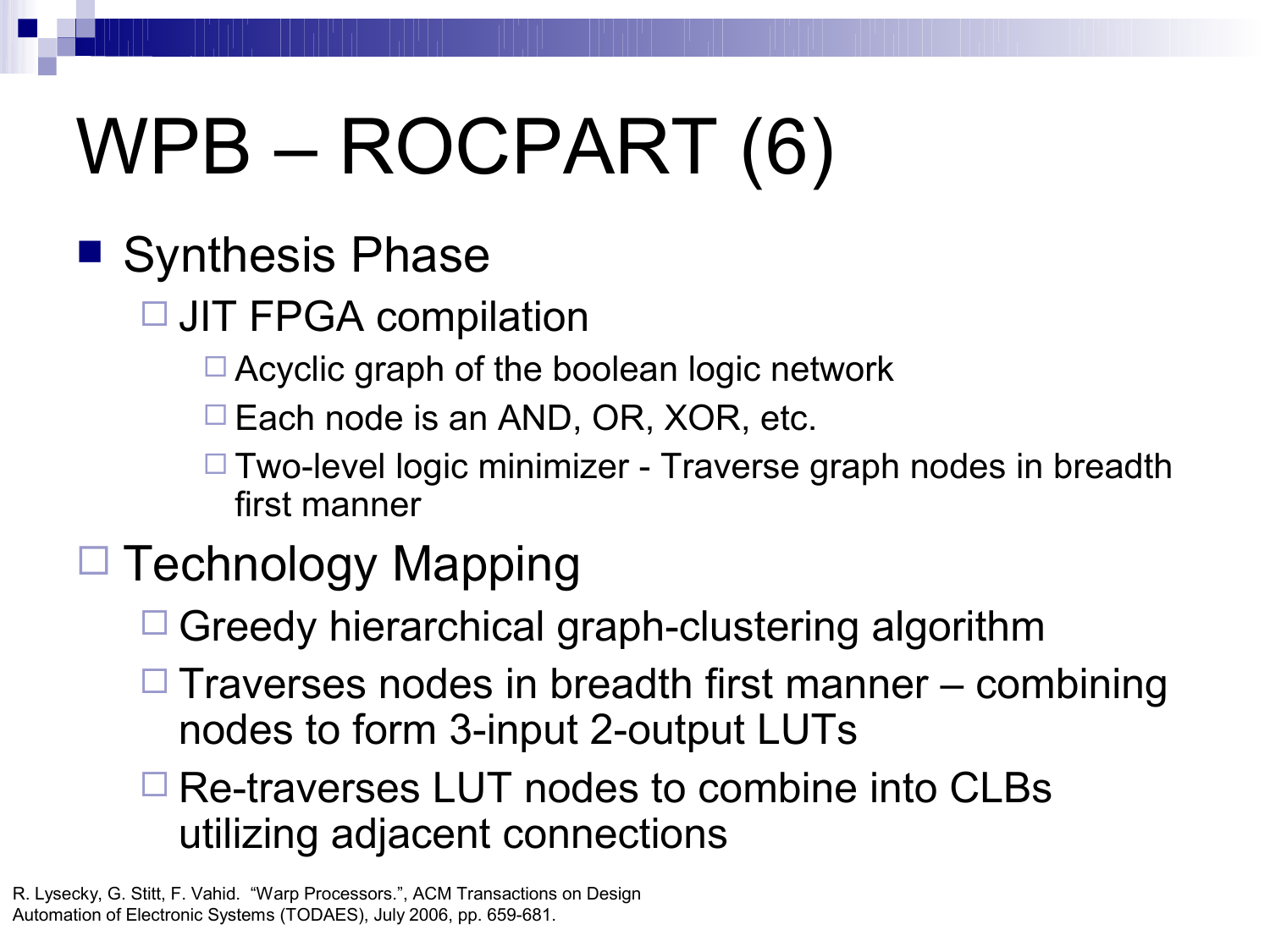# WPB – ROCPART (7)

■ Placement Phase

□Greedy dependency based positional algorithm

- $\Box$ Determines the critical path within the circuit and places these nodes into a single row
- Analyzes dependencies of non-placed nodes on the already placed nodes

 $\Box$  Place as close as possible to dependent CLB

 $\Box$  Attempt to utilize adjacent routing resources whenever possible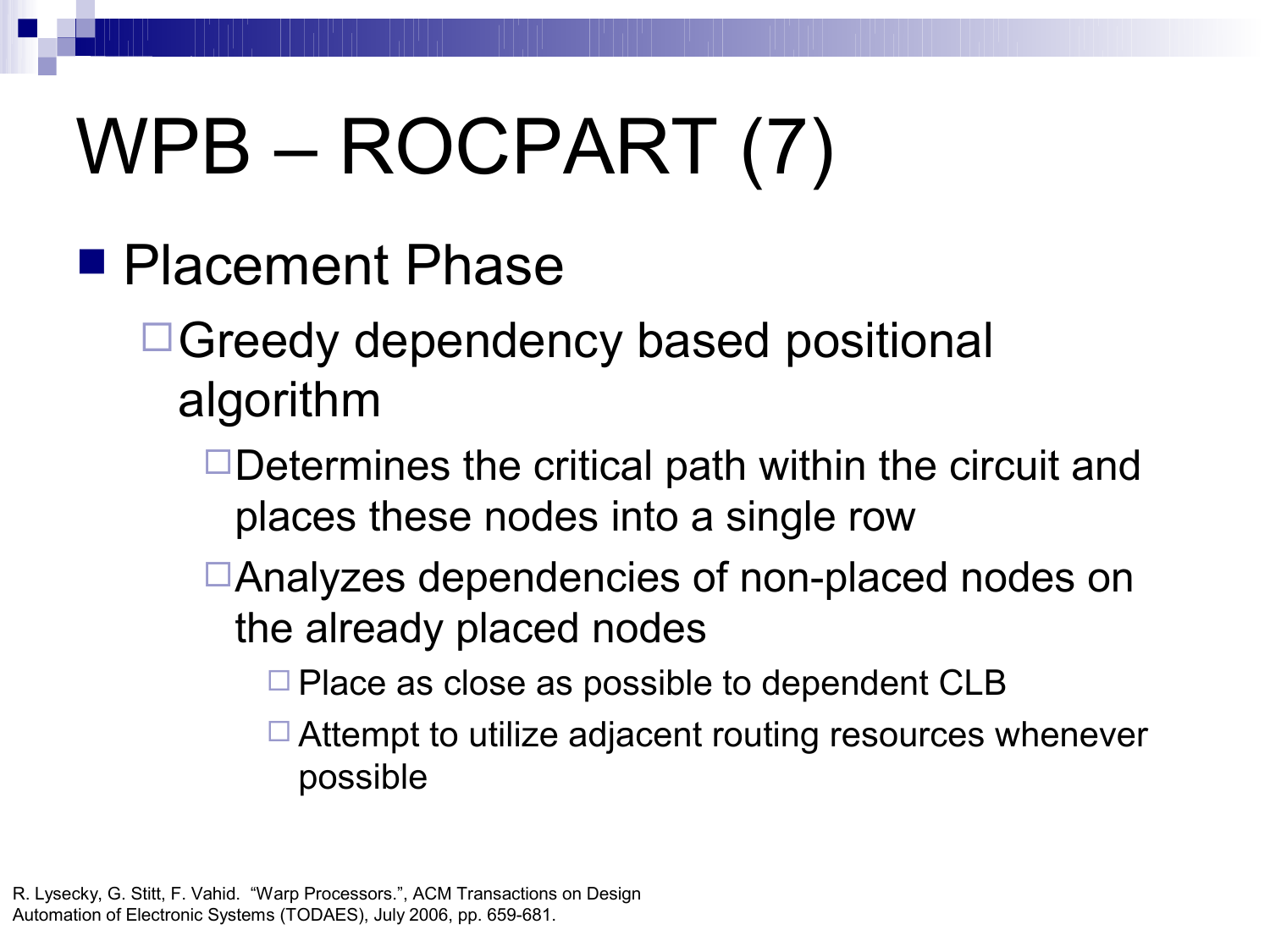# WPB – ROCPART (8)

### ■ Routing Phase

Global Routing - Based on Versatile Place and Route (VPR) algorithm

□Routes without concern for overrouting

□Reroutes adjusting cost of each path based on use

 $\Box$  Detailed Routing – Selecting channels

 $\square$  Done via Brelaz's vertex coloring algorithm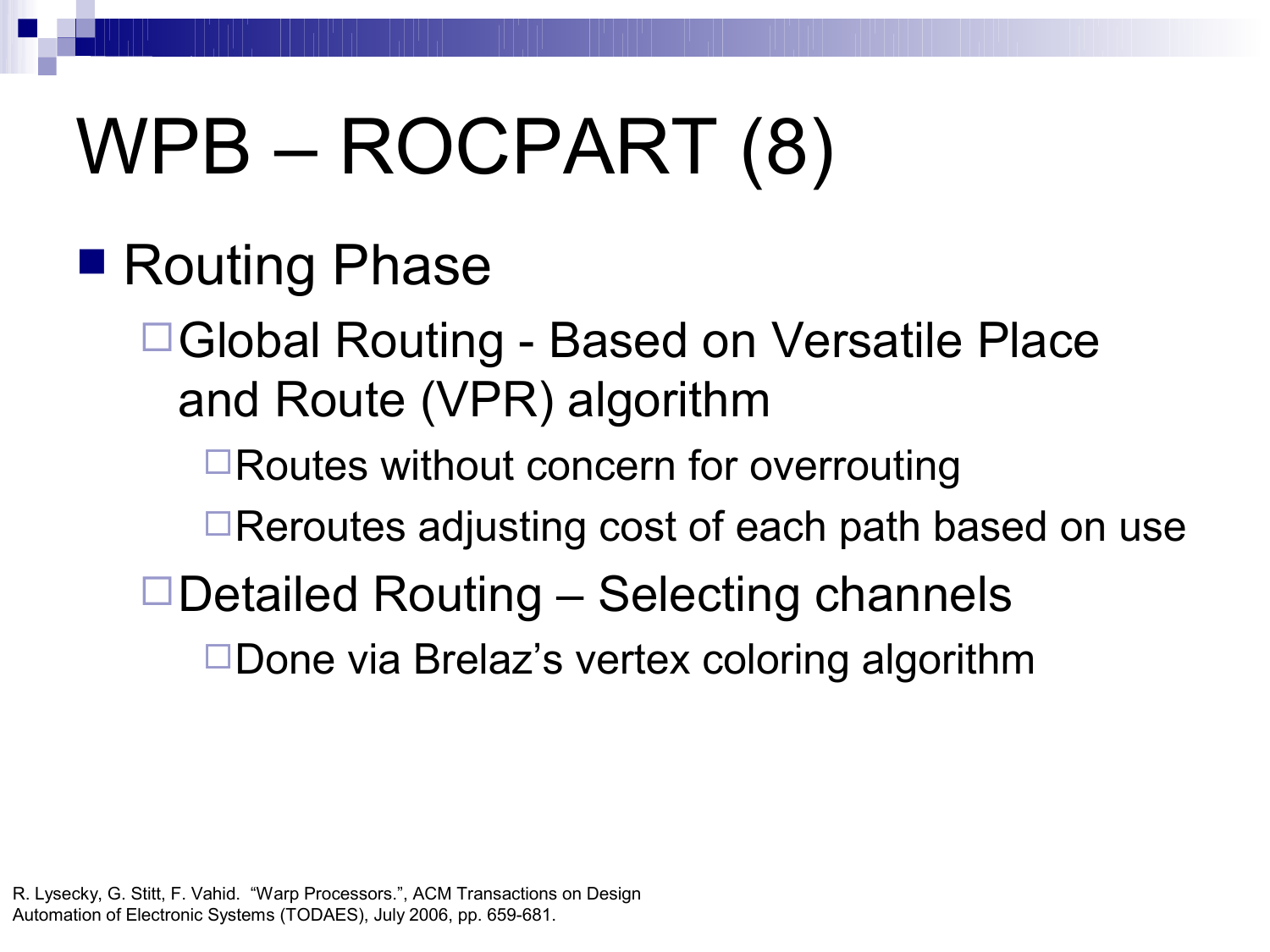# WPB – ROCPART (9)

### ■ Binary Update Phase

 $\Box$  Updates the original binary by removing instructions with a jump to hardware init code

- $\Box$  Enables the HW by writing memory mapped registers
- $\Box$  Then puts processor to sleep
- $\Box$ Upon completion, an interrupt reawakens the processor
- $\Box A$  jump then jumps back into original code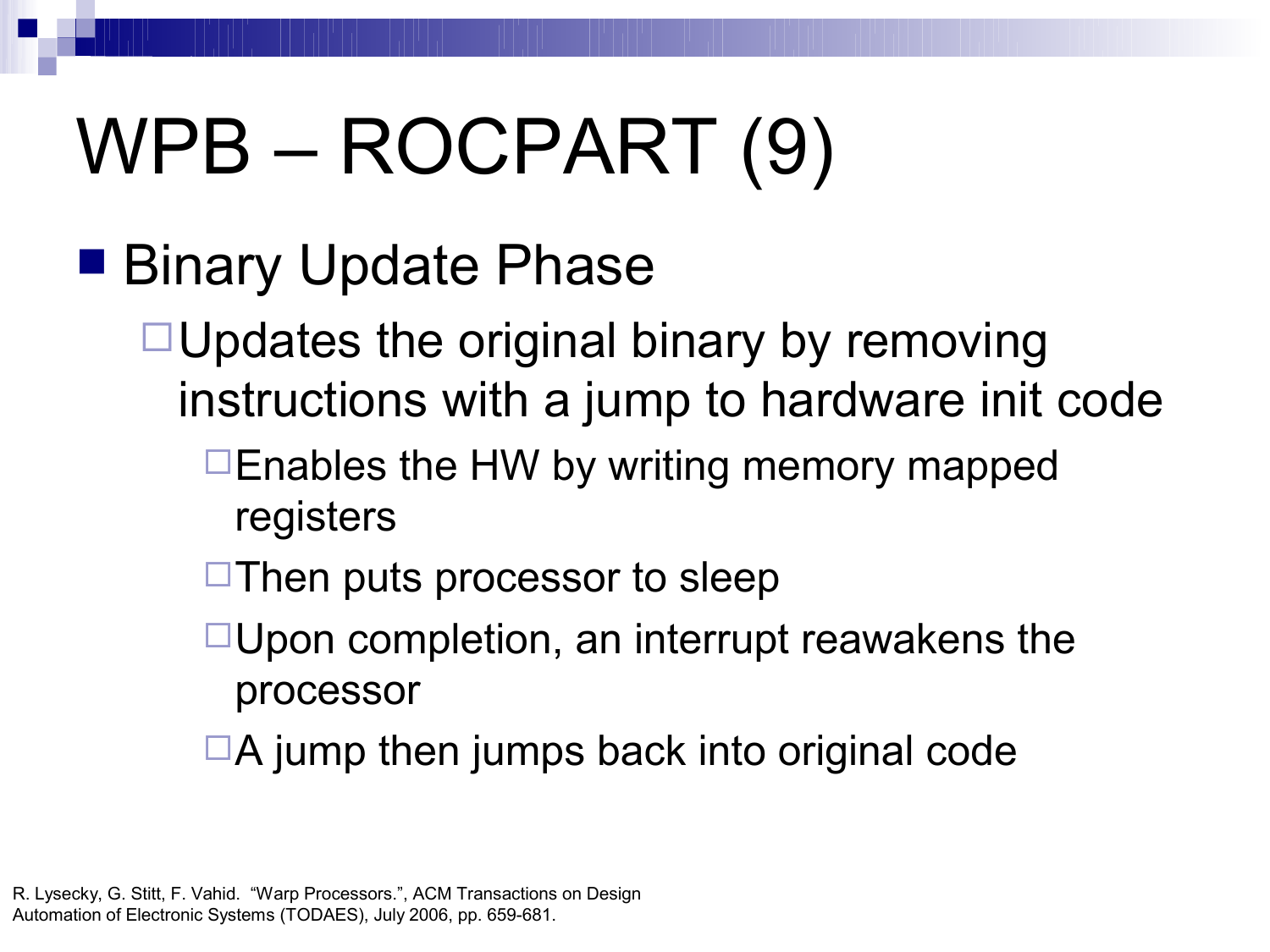### MicroBlaze-based Warp Processor

■ Simple idea is to put together the idea of the MicroBlaze soft processor and the Warp Processor to dramatically increase performance and power efficiency of a software processor system

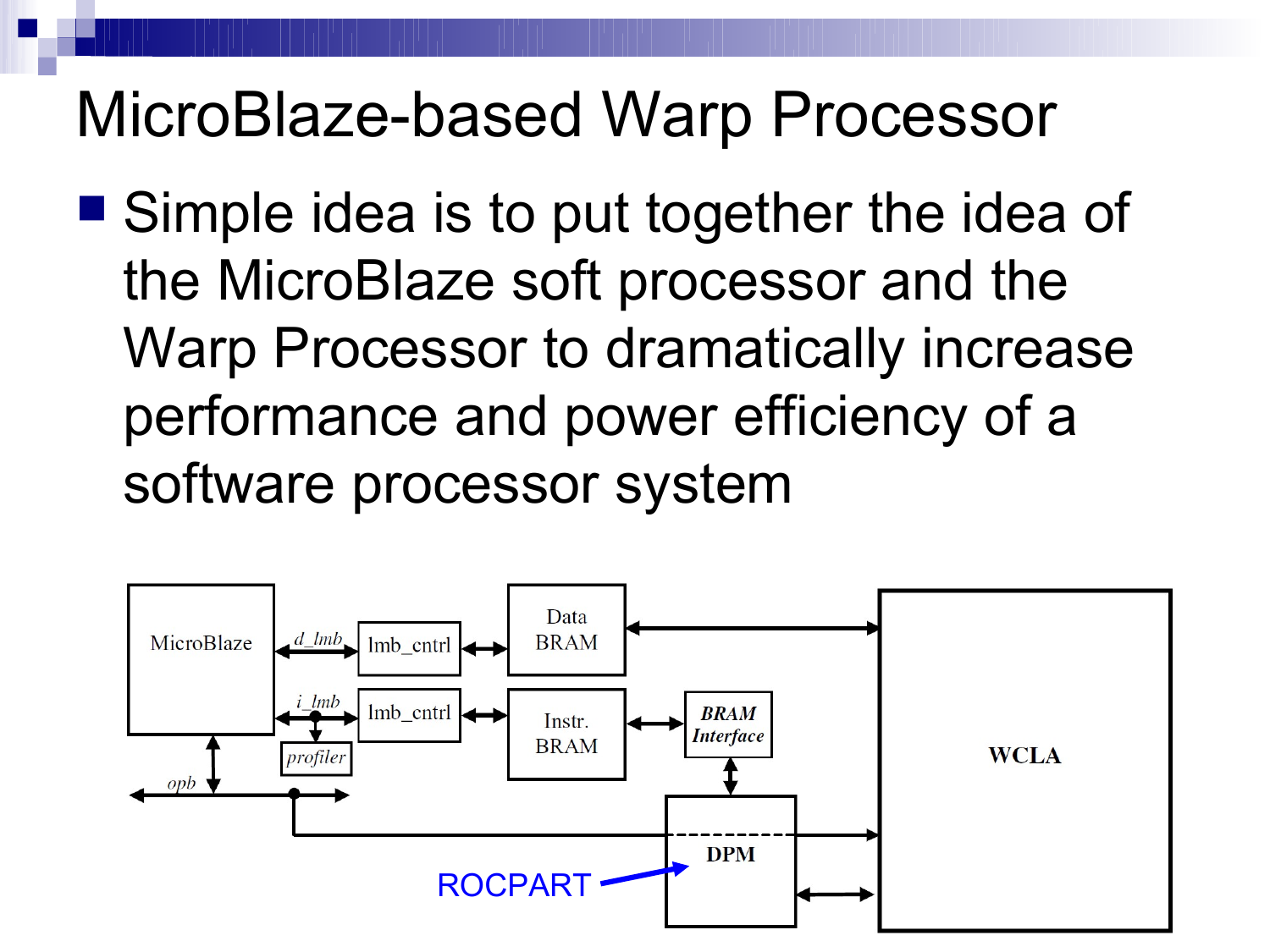### MicroBlaze-based Warp Processor (2)

- Warp Configurable Logic Architecture (WCLA) and MicroBlaze share access to Data BRAM
- **Execution of processor and WCLA are mutually** exclusive to avoid issues coherency and consistency.

 $\Box$  Parallel execution does not lead to significant improvement anyway

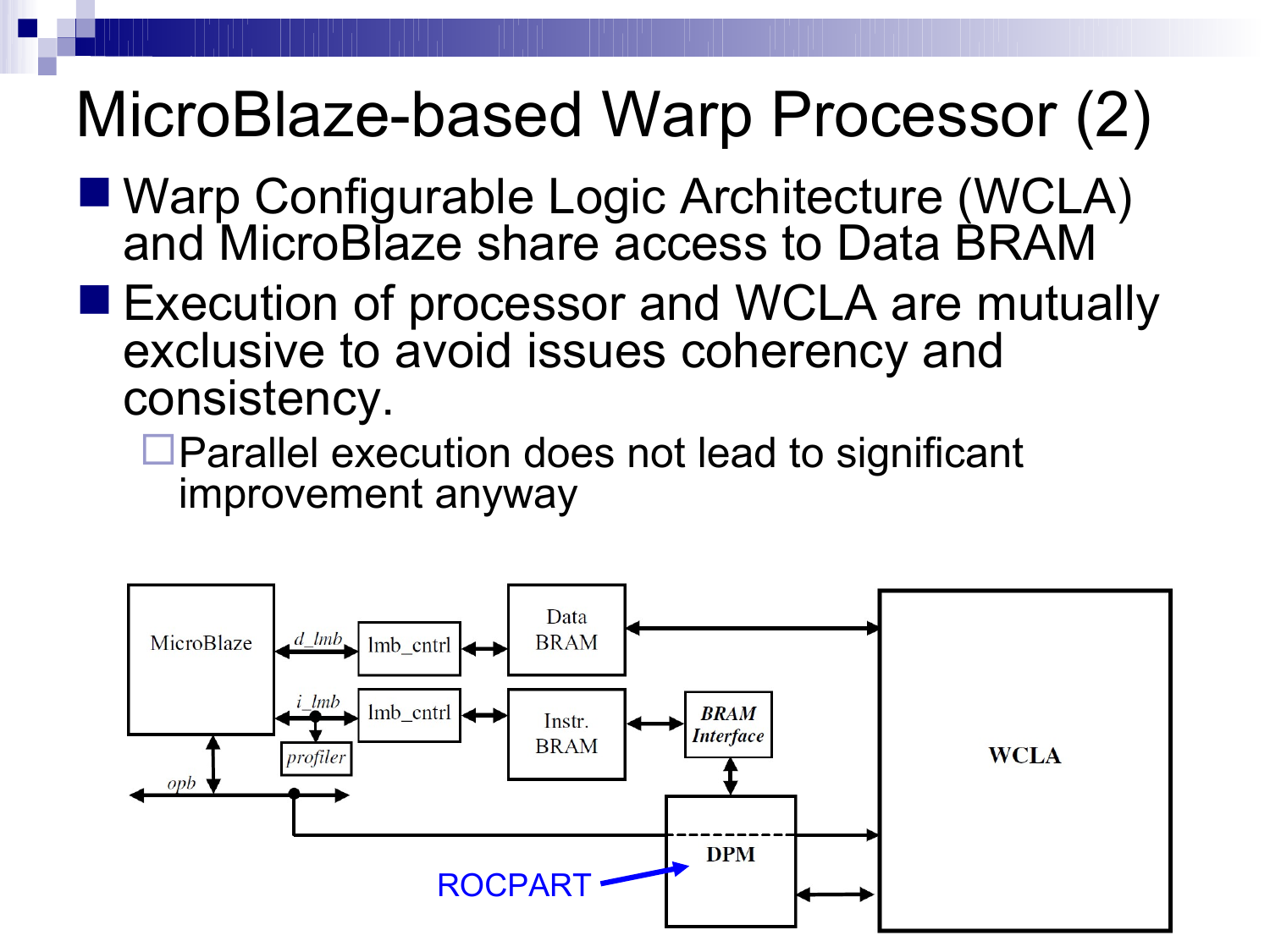## Warp Configurable Logic Arch.

- DADG Data Address Generator
	- Generates memory addresses for input/output of the pipeline
- LCH Loop Control Hardware
	- State machine that controls computational machinery inside the pipeline
- 3 input/output registers
- Simplified reconfigurable logic

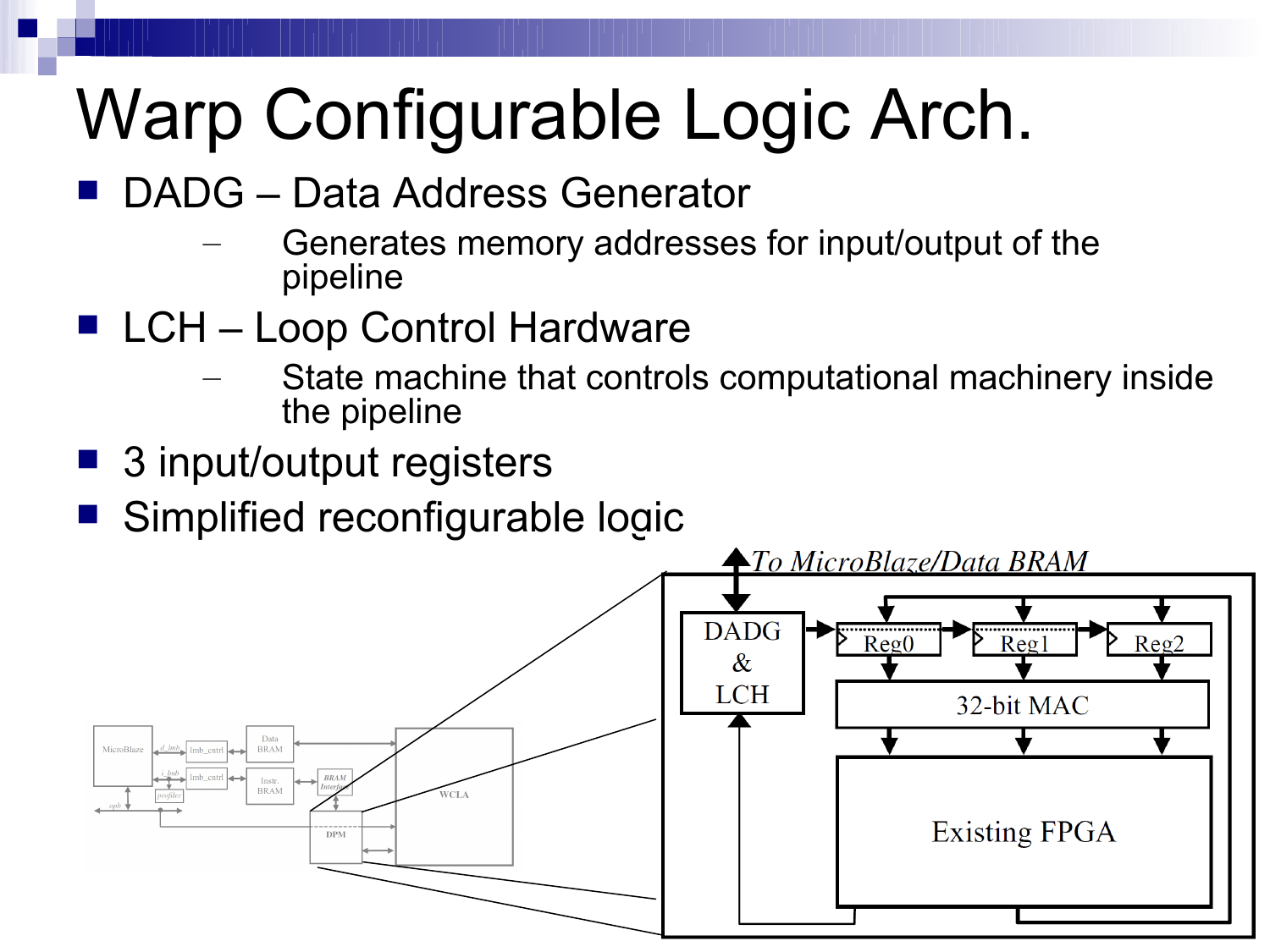## Simplified Reconfigurable Logic(2)

- Uses a simplified design for the RC fabric
- CLBs inputs/outputs directly connected to the switch blocks
- Algorithm only needs to consider the larger switch matrices
- Carry chains by direct connection between adjacent CLBs
- Place & Route can run 10X faster with 18X less memory
- Tradeoff Results in lower clock speeds in general
	- Made up for by the dedicated DADG and MAC hardware

Based on previous work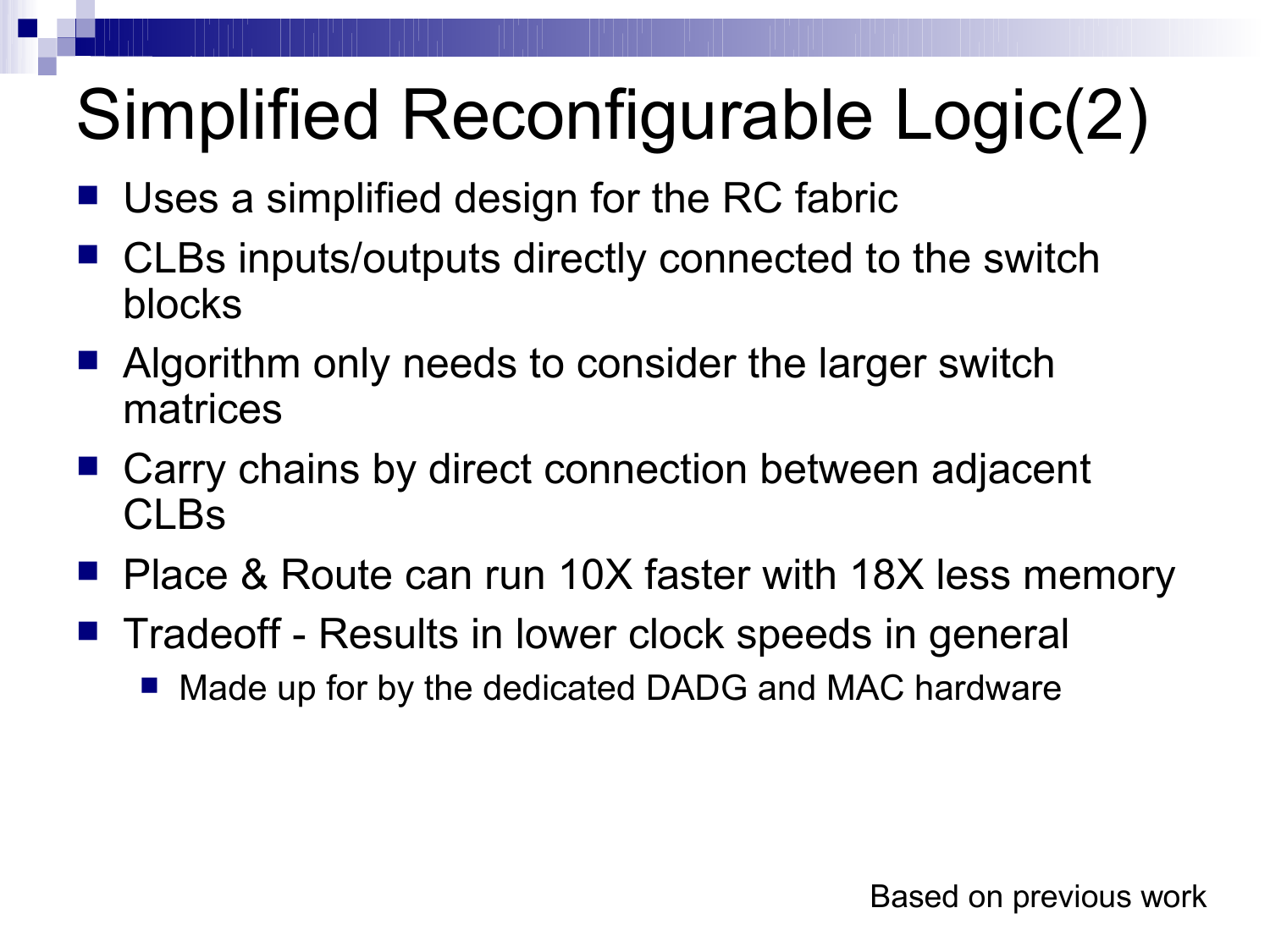### Warp Configurable Logic Arch. (3)

Configurable Logic Fabric







Based on previous work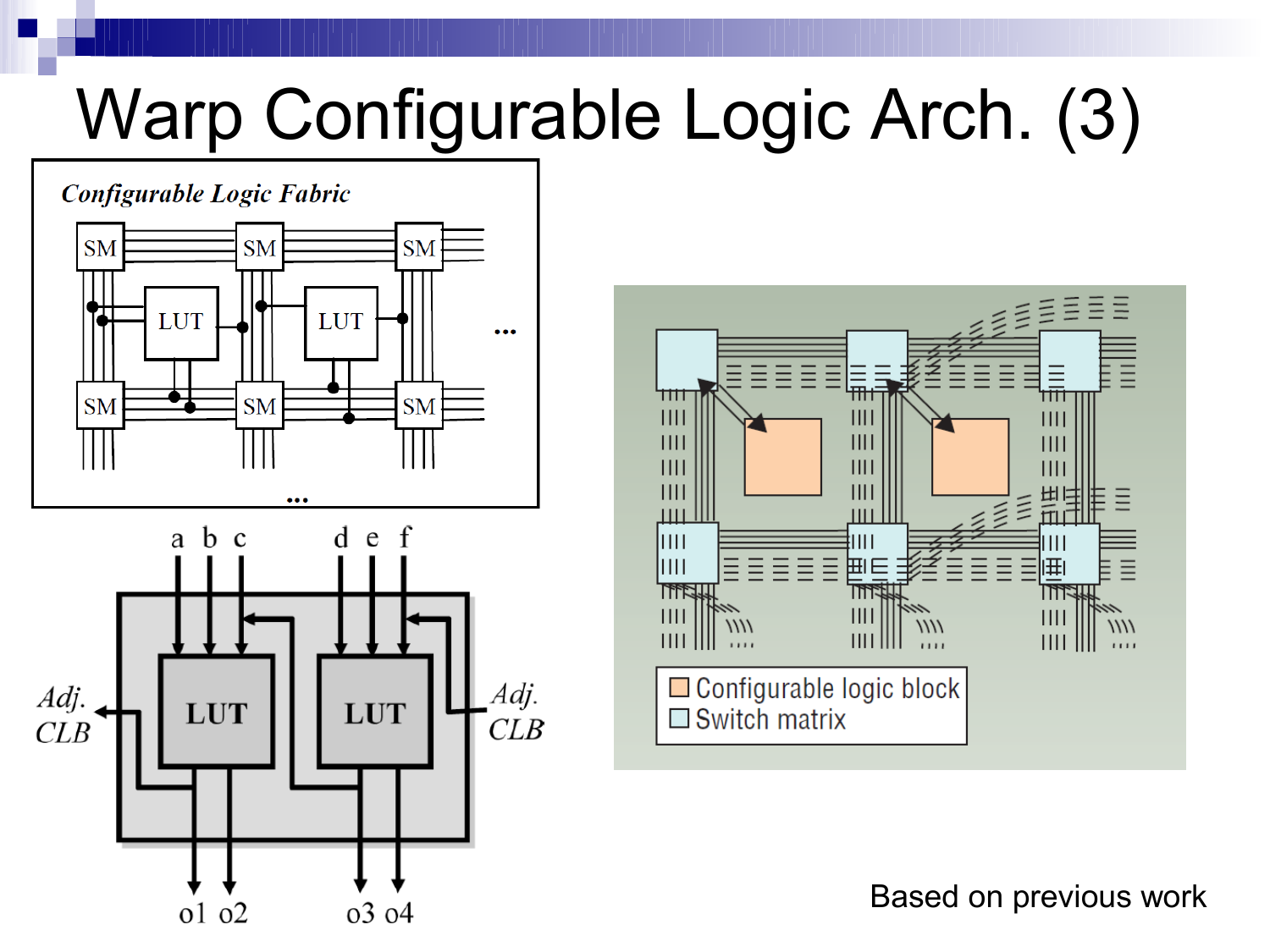### Multicore MicroBlaze Warp Proc.

■ Benefits increase on a MP system. Reconfigurable fabric and on-chip CAD processor can be shared between the processors, reducing the overhead.

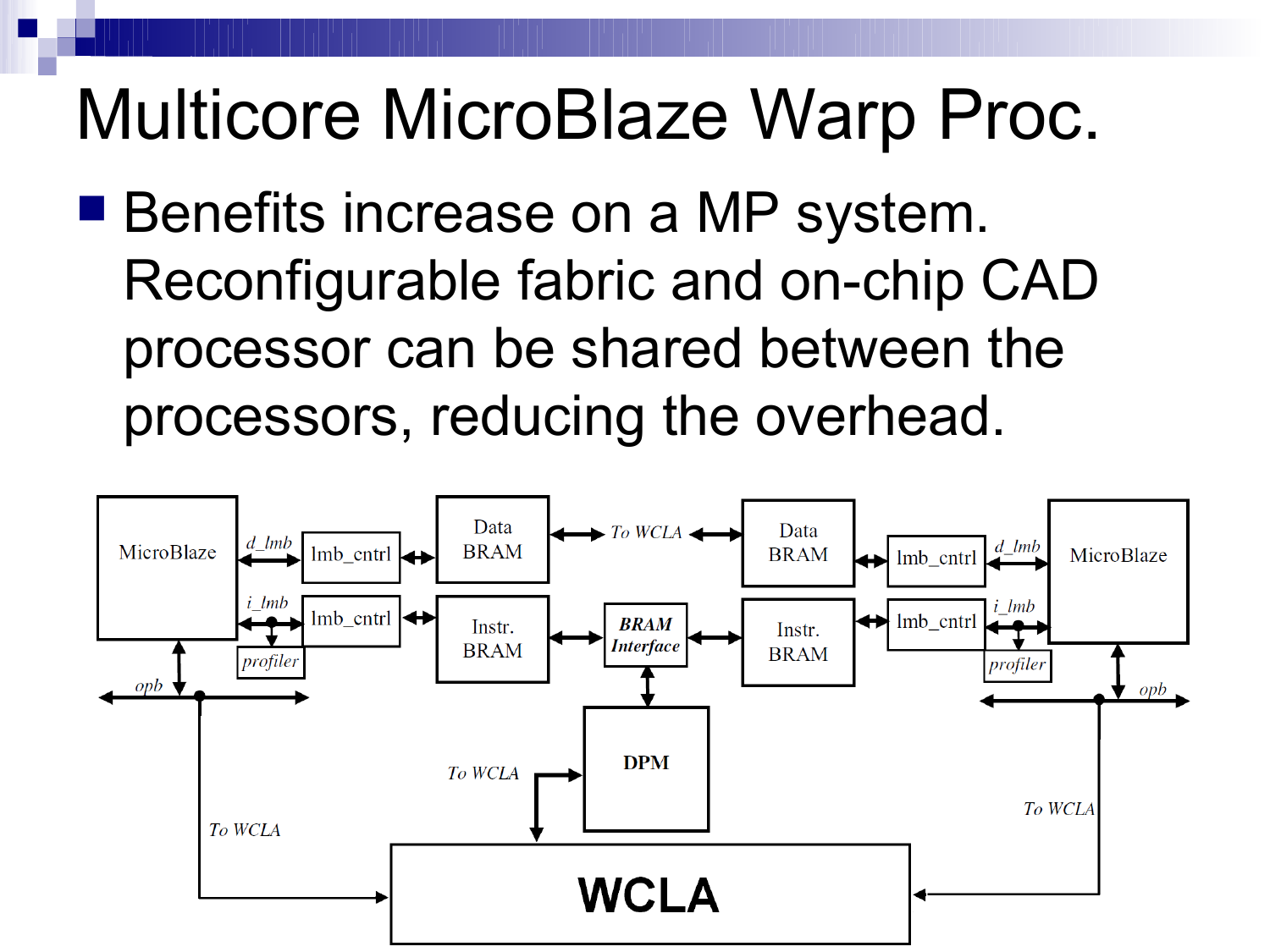### Experiments and Methodology

#### Simulation Methodology

- $\Box$  Simulated the software application on the MicroBlaze using Xilinx Microprocessor Debug Engine for instruction trace
- $\Box$  Fed instruction trade to the on-chip profiler to determine critical region of application
- □ Execute ROCPART
- □ Synthesize using Synopsys Design Compiler for UMC 0.18 um technology.
- $\Box$  Calculate energy consumption of RC hardware using equations below
- $\Box$  Calculate energy consumption of MicroBlaze using Xilinx XPower estimation tool
- Comparison to ARM processor using SimpleScalar ARM model

$$
E_{total} = E_{MB} + E_{HW} + E_{static}
$$
  
\n
$$
E_{MB} = P_{MB (idle)} \times t_{idle} + P_{MB (active)} \times t_{active}
$$
  
\n
$$
E_{HW} = P_{HW} \times t_{active}
$$
  
\n
$$
E_{static} = P_{static} \times t_{total}
$$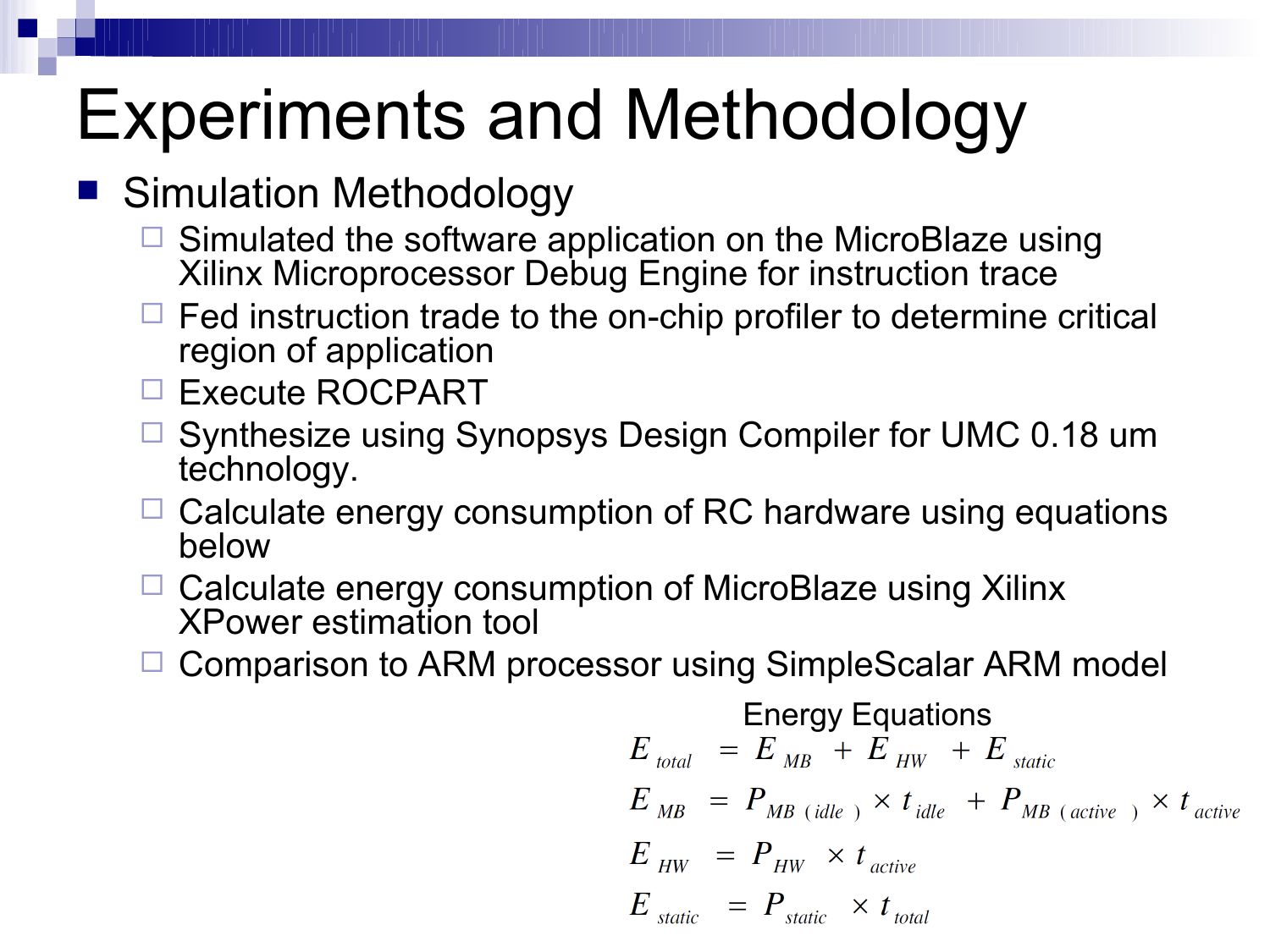## Experiments and Methodology (2)

- Analyzed execution time and power consumption
- **Powerstone and EEMBC benchmark suites**
- Chose processor configuration based on *brev* and *matmul* from Powerstone benchmark
	- $\Box$  Include multiplier and barrel shifter
	- $\Box$  No floating point instructions
- Spartan3 FPGA
- MicroBlaze @ 85 MHz
- Remaining circuit up to 250 MHz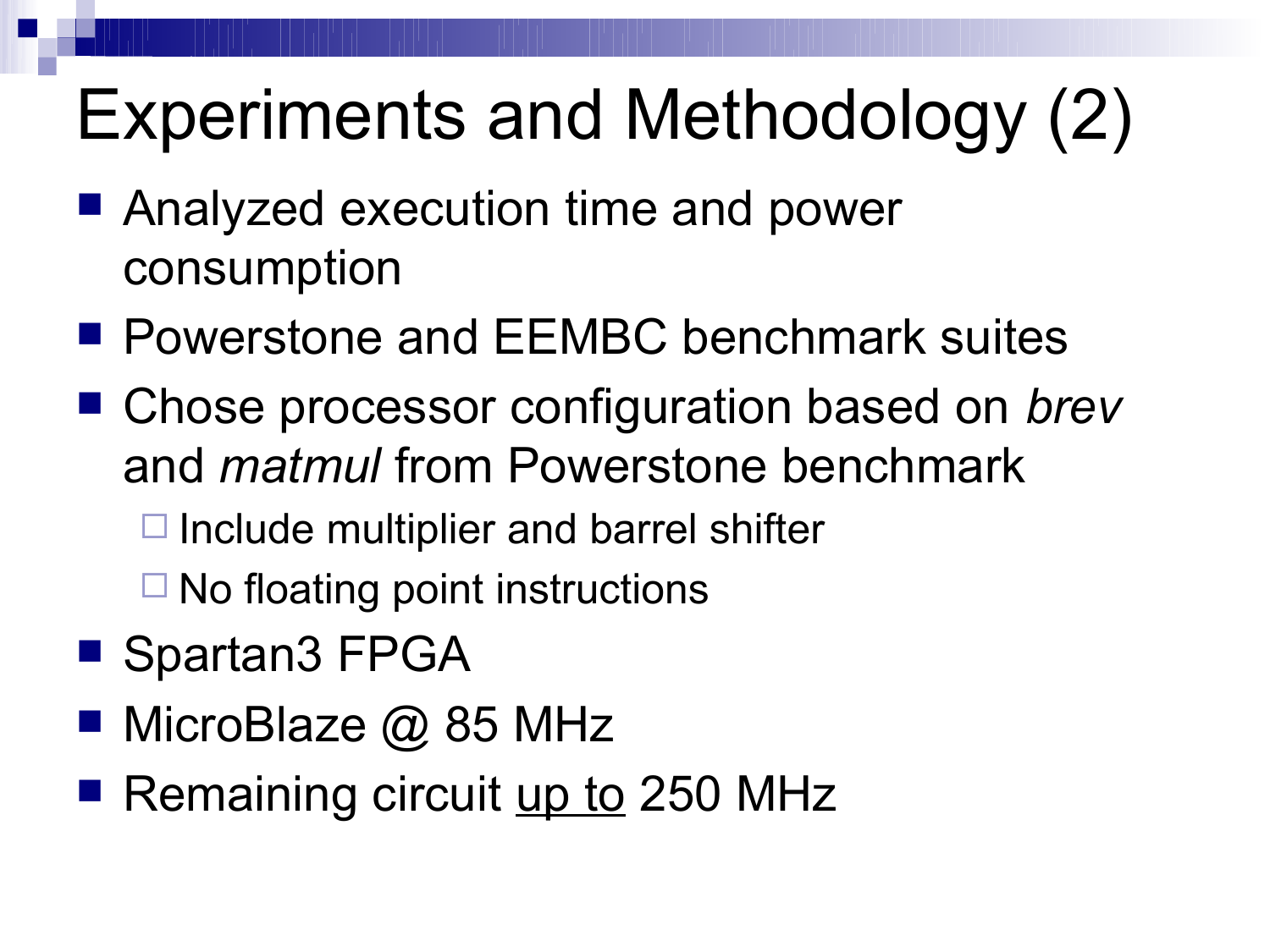# Results and Analysis

### ■ Normalized speedup and energy consumption

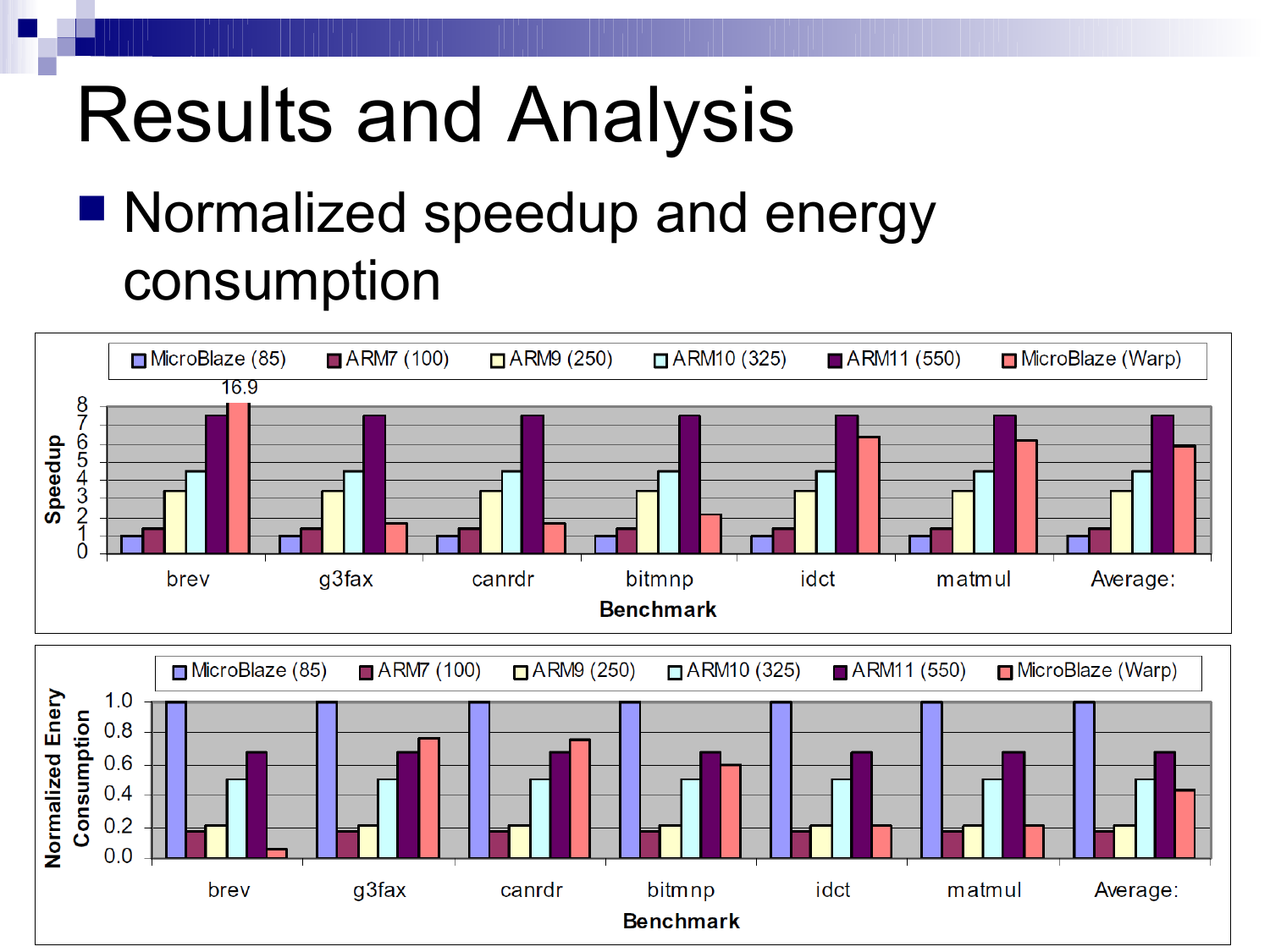# Results and Analysis



 $\blacksquare$  Chart made by me – estimating values from previous chart and computing a performance to energy ratio